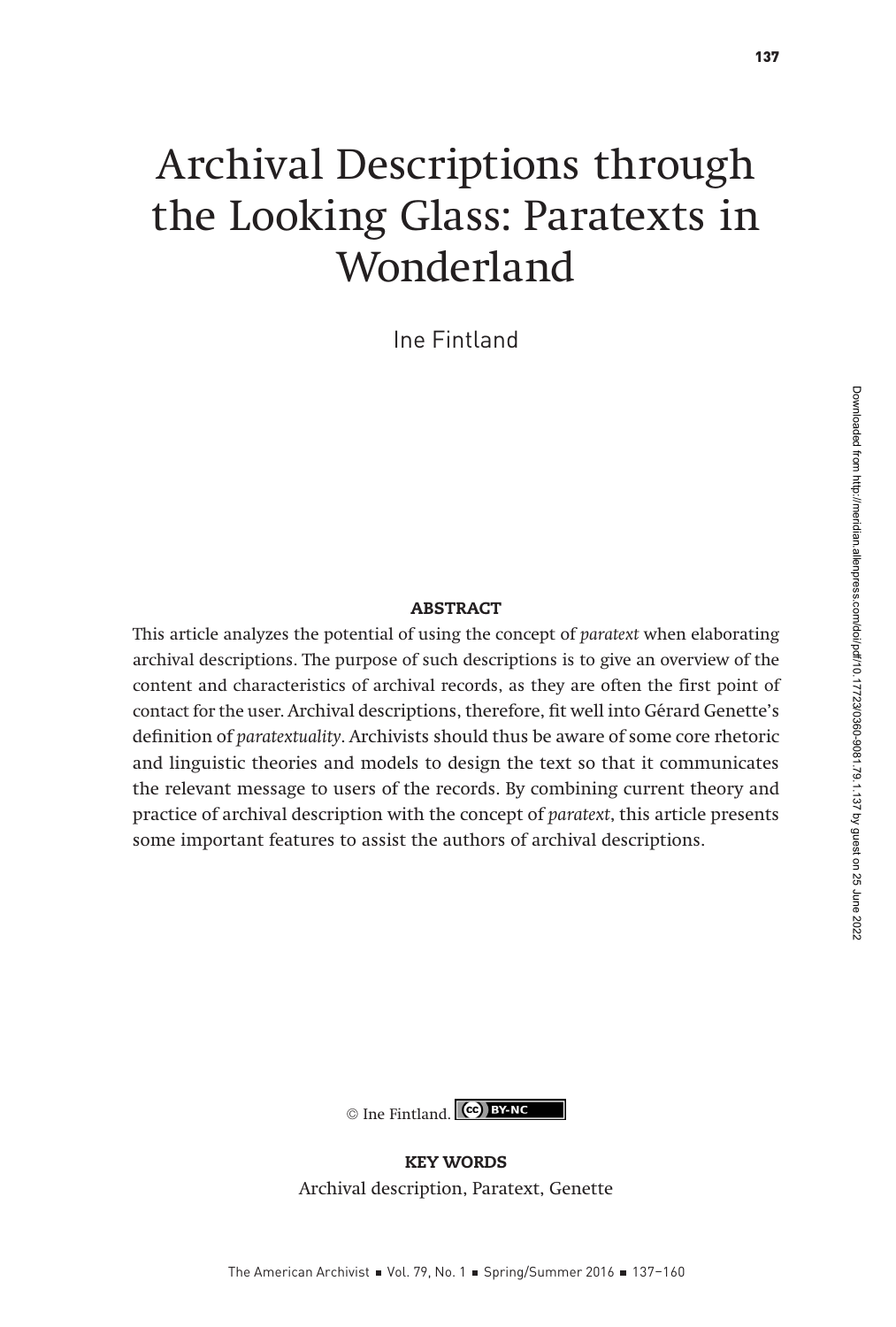"When I use a word," Humpty Dumpty said in rather a scornful tone, "it means just what I choose it to mean—neither more nor less."

"The question is," said Alice, "whether you can make words mean so many different things."

"The question is," said Humpty Dumpty, "which is to be master—that's all." 1

A rchival descriptions can be seen as a looking glass through which users<br>get to know the archival records. Nevertheless, they cannot be a "mirror"<br>of the archival records since they cantain intermetations cannot be a smil of the archival records since they contain interpretations as well as explicit and implicit explanations related to what is stored. The description may create a threshold, a border that has to be crossed. The content and the verbal design are important elements constituting this threshold. Some users will feel comfortable crossing it, while others will perceive it as a definitive border that makes it impossible for them to use the records it describes. Archival descriptions can act as important channels for communication, as well as instruments for controlling the entrance. Through the selection of content and the verbal presentation of the materials, the archivist can either guide and invite users to come inside or mislead and shut them out.<sup>2</sup>

The dialogue between Alice and Humpty Dumpty about who is the master of the words can be considered a metacomment to the reader of the novel. In a  $s$ imilar way, archival descriptions may be read as metacomments $^3$  to the archival records. By considering archival descriptions to be paratexts and by applying Gérard Genette's formula: paratext = peritext + epitext, 4 it is possible to achieve a better understanding of their form and function.

Knowledge of the concept of paratext may be helpful when producing archival descriptions. According to Genette, "a text is more or less a long sequence of verbal statements that is more or less endowed with significance."5 This definition of a text is applicable to archival descriptions. They represent written verbal statements that give information about, and interpretations of, the archival records, as well as introducing the archives to the user.<sup>6</sup>

A general, simple understanding of communication is to regard it as an informational process between at least two people in a specific situational context. However, the sender of the message does not govern its interpretation alone.7 From an archival point of view, the sender is the archivist. The receivers, that is, the readers of the archival descriptions and the users of the archives, are co-authors. The readers express, through their responses or reactions, their own interpretations.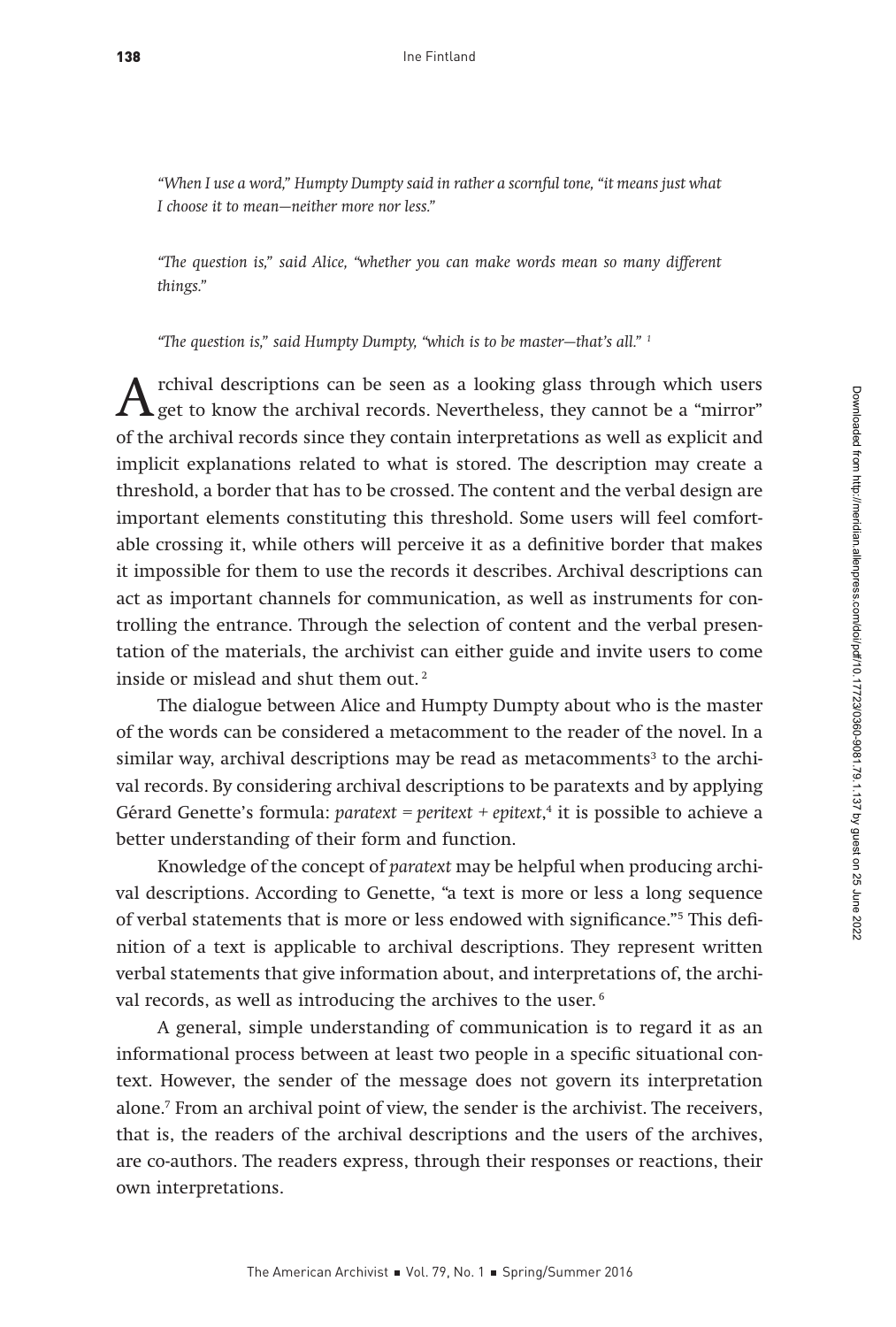The first writer<sup>s</sup> of the archival description must be aware that he or she is an author creating texts and thus narratives. Narratives, irrespective of genre, are always open for personal interpretations, as Wendy Duff and Verne Harris pointed out:

As archival descriptions reflect the values of the archivists who create them, it is imperative that we document and make visible these biases. Users should have access to information about the worldviews of the archivists who acquired, arranged, and described archival records. Archivists need to state upfront from where they are coming and what they are doing. They need to disclose their assumptions, their biases, and their interpretations.<sup>9</sup>

This relates closely to another compound concept, the image of the archives. Eric Ketelaar has thoroughly analyzed the concept, approaching it in two quite different ways.10 First, he showed how seventeenth-century Dutch painter Cornelis van der Voort included administrative documentation in his paintings of public leaders, thus emphasizing the significance of their operational records. Ketelaar claimed that the inclusion of records in the paintings created an image of accountability, evidence, and corporate memory. Second, Ketelaar commented on contemporary investigations of how newspapers present archives. In both cases, the image of the archives is formed by its role in understanding the past as well as its ability to demand accountability.

In this way, the archival image emerges as a compound concept of the reception of the records by subsequent users<sup>11</sup> and readers.<sup>12</sup> In the two examples from Ketelaar, the painter and the media may be regarded as authors, approaching the archival records and presenting an interpretation to an audience. These presentations give the viewers and readers some clues as to how to form their own construction of images.

Archival descriptions can be seen as conveyors of archival images. They are intermediate links between the records and the users, as are the paintings and the newspapers. Here the author is the archivist, not a painter or a journalist. The concept of archival image can help one gain a better understanding of the relationship between the production and reception of archival descriptions; however, it needs to be further explored and operationalized. As archival descriptions are written texts, it seems logical to use concepts from textual theory when operationalizing archival images.

## **The Concept of** *Paratext*

In general, language has a communicative as well as a controlling function. This means that the language of archival descriptions may be used for different purposes. Descriptions should enable users to retrieve information and,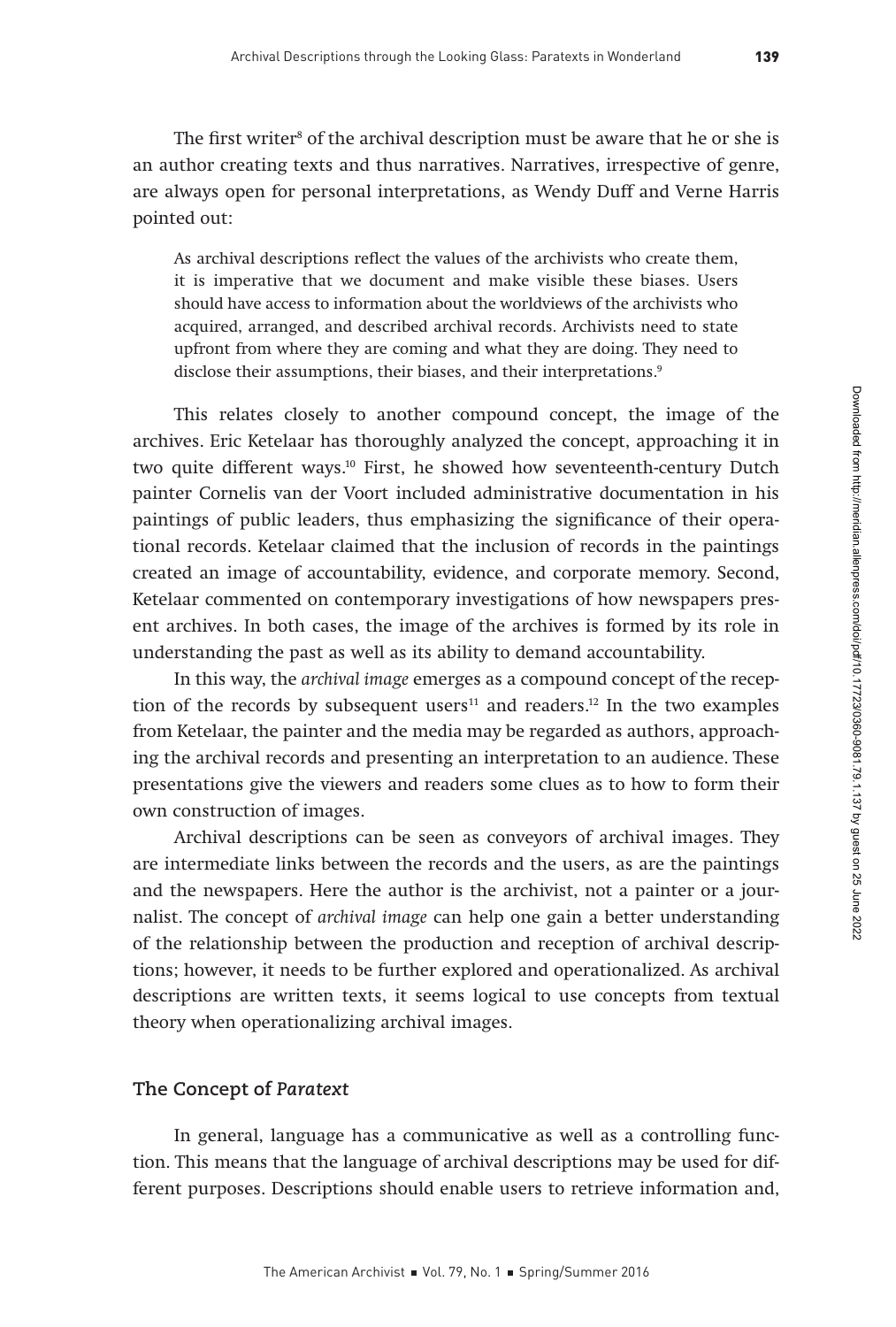at the same time, document the authenticity and the integrity of the archival records.13

Commonly understood, paratextuality covers different kinds of textual elements within a book (peritext) as well as outside it (epitext).<sup>14</sup> The paratext defines the elements that present the text to the reader, for example, forewords, notes, epilogues, and afterwords. The author of the original text annotates some of them, and subsequent editors, readers, or users annotate others.

Genette elaborated on the concept of paratext and claims that it is

[W]hat enables a text to become a book and to be offered as such to its readers and, more generally, to the public. More than a boundary or a sealed border, the paratext is, rather, a threshold, or—a word Borges used apropos of a preface—a "vestibule" that offers the world at large the possibility of either stepping inside or turning back. It is an "undefined zone" between the inside and the outside, a zone without any hard and fast boundary on either the inward side (turned toward the text) or the outward side (turned toward the word's discourse about the text), an edge, or, as Phillipe Lejeune put it, "a fringe of the printed text which in reality controls one's whole reading of the text."15

Archival descriptions can be seen as paratexts because they influence how another text, the archival records, should be received.16 They can be considered a heterogeneous group of practices and discourses related to the primary text the archival records.17 Regarding the descriptions in this way emphasizes the archivist's role as an author.

Archival descriptions function as framing narratives or as frames of understanding. They enlighten and/or camouflage the different sides of archival records. In addition, they give a presentation, and thus an interpretation, of the records' creators as well. Through selection and authorship, the archivist<sup>18</sup> chooses which messages to promote and how to present them.

Paratexts have a variety of functions, partly representing the intentions of the writers. Hence, they can create a great deal of ambiguity. Therefore, the author should be acutely aware of the influence his or her work has: directing the reader when that is the aim and introducing ambiguity when that is preferred.

# **Etymological Background**

Luciana Duranti<sup>19</sup> pointed out that the English term description stems from Latin and may have the following meanings: "copy, classification, track, limitation, design." The noun is derived from the verb describere, which means to "transcribe, copy, tell, define, distribute or attribute to classes." Etymologically, the word comes from the preposition de and the verb scribere, leading to the meaning "to write about something." The literal denotation of the concept of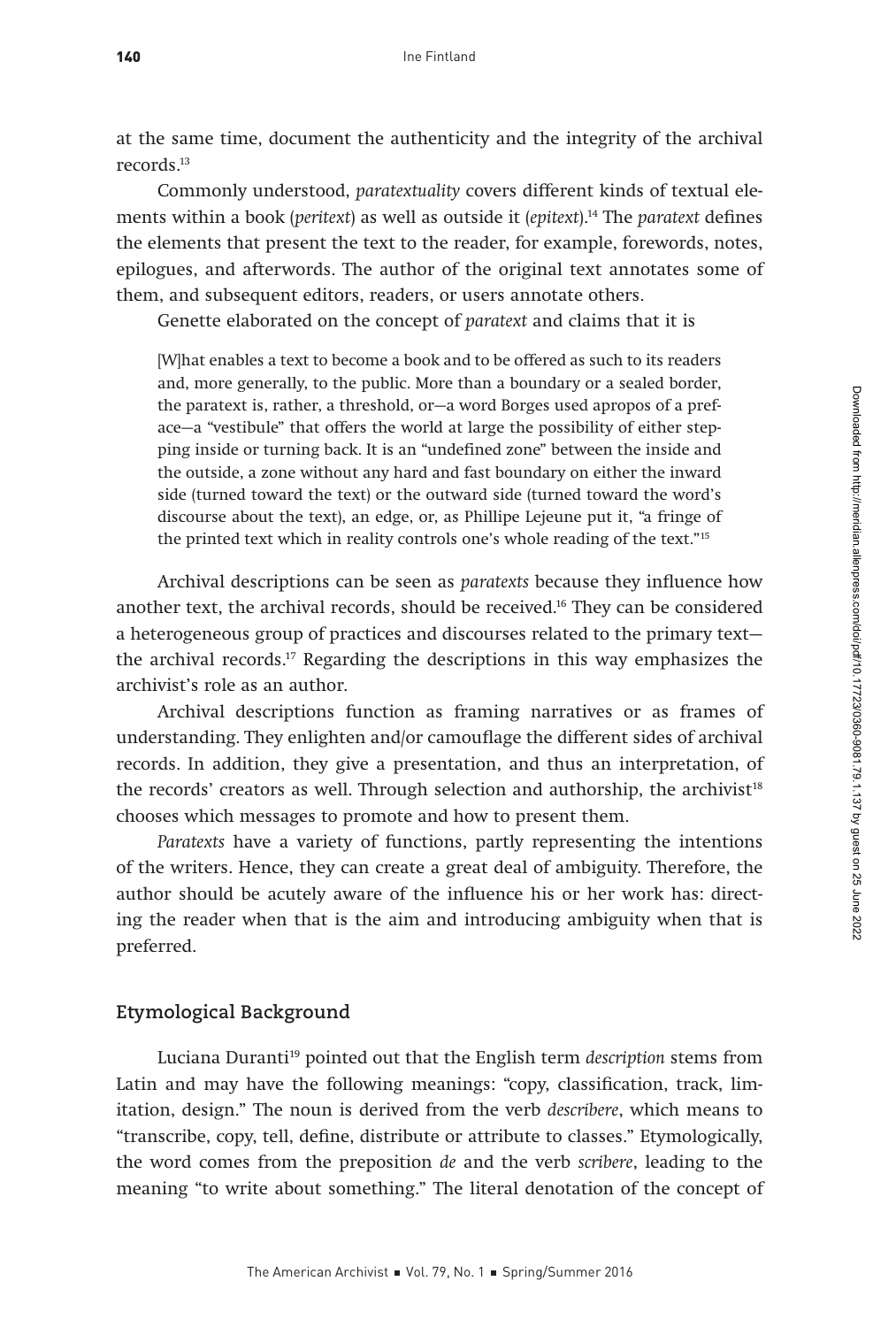archival description should then mean "to write about archives" and include the identification, representation, and arranging of records.

Duranti's comment is presumably also valid for other languages. Arne Skivenes<sup>20</sup> claimed that the Norwegian word for archival description, *arkivbeskriv*else, probably is a direct translation from English. In Norwegian archival terminology, it has been common to speak about arranging (ordning) and cataloging (katalogisering) archives for many years. The content of the concept, and the interpretation of the connected activities in a Scandinavian context, is probably no different from the Anglo-American tradition.<sup>21</sup>

Registratur is the word used for several older Danish and Norwegian archival descriptions.<sup>22</sup> This originally Latin noun consists of the prefix  $re$  meaning "back or again" and the verb gerere meaning "carry, manage, or conduct." Traditionally, the person doing this work has been called a registrator, meaning he or she who registers data, not the archivist who catalogs and describes the materials.23 This practice shows that an archival description is regarded as a more comprehensive or extensive work than an archival registratur.

Older archival records often contain archival designations, which are overviews of the materials elaborated upon when organizational changes have occurred.24 These designations are merely descriptions of the archives at certain points in time. Previous actions and incidents must be identifiable when the materials are approached later. Designations typically include dates and years of relevant organizational events and a short abstract of vital information in the records.25 Such abstracts are also essential in Norwegian archival registraturs.

Based on the etymological approach of Duranti, we can easily see that de scribere and de signere are similar, but have different degrees of precision. De signere is a part of de scribere, but it also means "depicting, denoting, and designing." The practice of including an abstract of the content in older registraturs clearly implies the activity of de scribere.

#### **Historical Aspects Related to Archival Descriptions**

Historically, we can distinguish between two main approaches to archival methodology: the classical descriptive method and the modern functional, analytical approach.<sup>26</sup>

Müller, Feith, and Fruin's 1898 manual, Handleiding voor het Ordenen en Beschrijven van Archieven, 27 marked an important shift in archival theory and practice. The manual regards all documents produced by an administration or office as one entity. The manual aimed to establish physical and intellectual control over the documents, partly due to the possibility for subsequent publication, making the records accessible for use by the public. At the core were the principles of provenance and primary order. In many ways, through its descriptions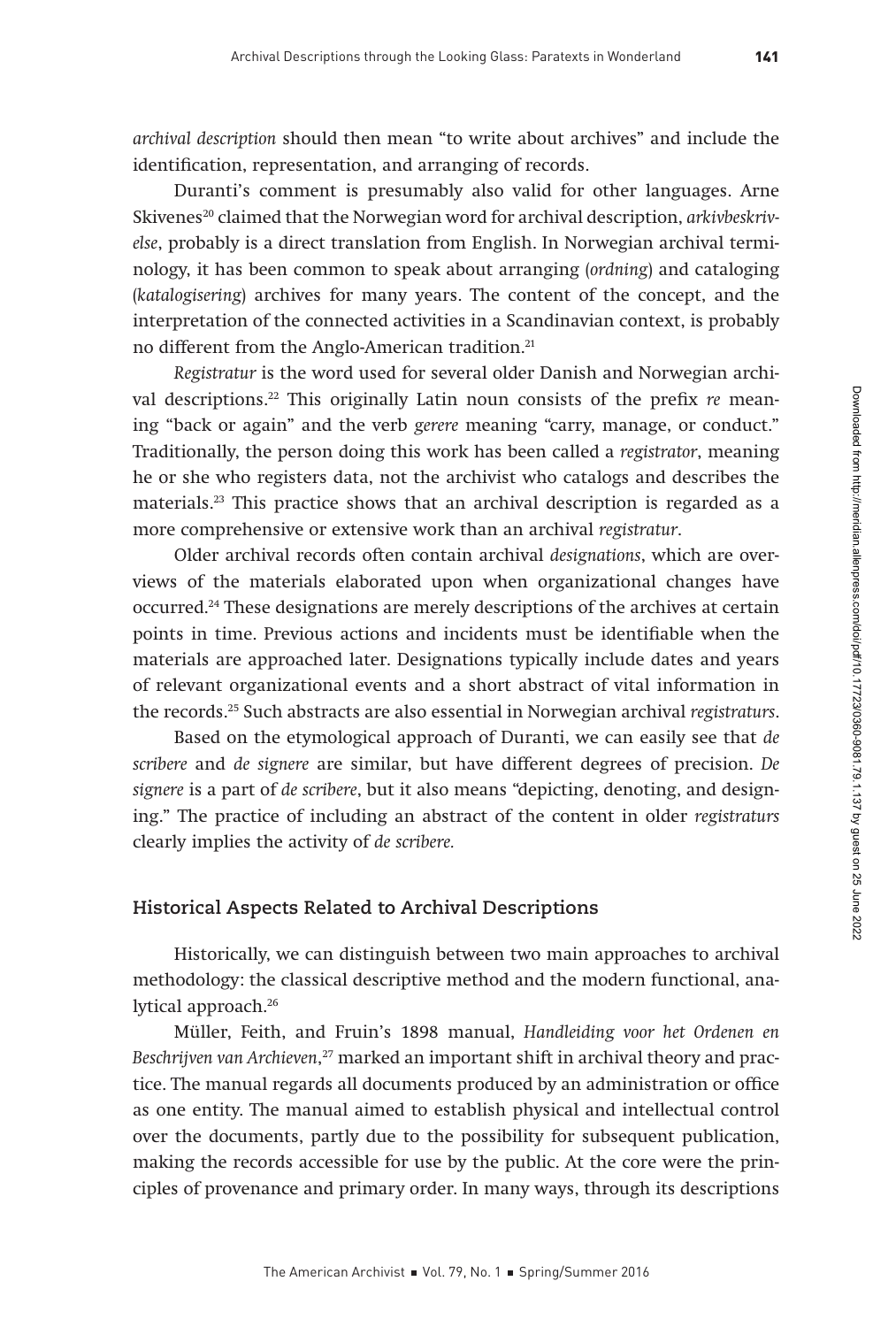and organization, this manual marks the end of a scientific revolution borrowed from diplomatics and administrative practice.28 In the diplomatic tradition, the singular document, the diploma, is the core entity. In administrative practice, provenance, the archives as an integral, total entity, is the most important feature. From the first point of view, the possibility of historical research is the main issue, but the administrative tradition regards the possibility of identifying and accessing the materials as most important.

According to Philippe Bélaval, chief executive of the National Archives in France, archival descriptions are aids to researchers, and writing them is at the core of the tasks for archivists.<sup>29</sup> The French archival tradition uses at least two main types of guides to archival records.<sup>30</sup> One type concerns the structure of the specific records and is comparable to archival descriptions in the Scandinavian context. The other is thematically oriented and presents materials concerning specific topics, irrespective of their sources. This appears similar to the situation in the Netherlands.<sup>31</sup>

Our project studied the development of Scandinavian archival descriptions in a European perspective. We did not analyze the function of archival descriptions as markers of borders or thresholds due to their linguistic properties. A comprehensive description or analysis of the relationship of archival descriptions to rhetorical and linguistic models has not been a part of the discussion of the aim and content of archival descriptions.

It is worth noting that many contemporary textbooks on historical methods tend to look upon archives as static entities. The definition of an archives in the glossary of Authoring the Past published in 2013 shows this very well:

Usually defined as a physical place which functions as a repository for documentary and/or other physical artefacts (records office, library, personal collection). It can also be regarded as an epistemic state of mind ("a sense of the archive") that defines a belief in the preservation of cultural memory and a conservancy site of and for the past.<sup>32</sup>

Both the traditional archival description with the format "on the shelf above the door  $\dots$  to the left,"<sup>33</sup> as well as the modern, heuristic one,<sup>34</sup> can be read as paratexts. 35

For external as well as internal users, these texts are entrances—mental, intellectual, cognitive, and social vestibules in time and space.36 The authors of both traditional and modern archival descriptions contribute to the establishment of different narratives and images about accessibility to archives. The physical archival description conveys the same short and easily accessible story to internal as well as external users. Mainly, it deals with how the archives are stowed away and stored in a physical sense. The heuristic description, however, opens a multitude of narratives as the level of competence and knowledge among the users will vary.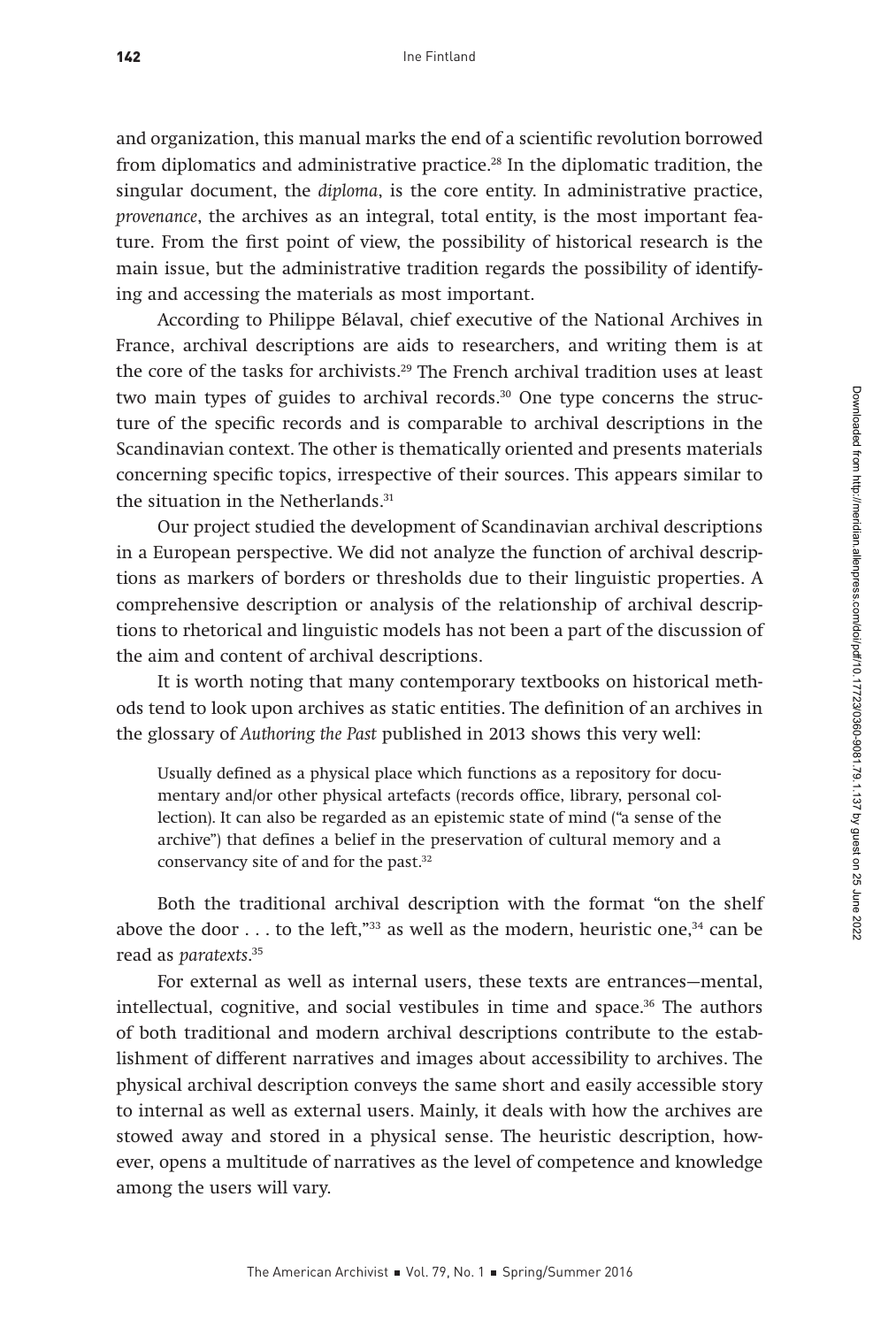Characterizing the archival description as heuristic may indicate that users are not homogenous and have different preferences. Etymologically, heuristic stems from the Greek, meaning "to find." The noun heuristics in Danish is defined as "the doctrine about the methods used for achieving new scientific results."37 However, used as an adjective, the methodological component is somewhat toned down and the word relates to an investigating, exploring, or searching activity. This Danish approach differs somewhat from the Norwegian, where heuristic tends to mean something with a practical value that cannot be claimed to be principally valid, but still gives practical results.<sup>38</sup>

Swedish archivist Per-Gunnar Ottosson had this comment on the general situation:

The archives have been slow developing similar instruments as the cataloguing rules for libraries and standards for exchange of information. However, this has not led to lack of coordination. It has been more the result of a professional tradition, without further codification. One should also be aware that for long times the physical organization according to the principle of provenience [sic] has been regarded as the main task. The result of this process, the archival description, was a secondary product and regarded more as an administrative controlling instrument.39

### **Status of Archival Descriptions Today: A Scandinavian Perspective**

In our project, we searched the Scandinavian archival literature for materials on archival descriptions. Even though the concept is well known and widely used, the debate over the communicative aspects of archival description has been rather low key, concentrating on structure and content.

However, in 1966, the Danish association of archivists chose the registration of archival records as a topic for a seminar.<sup>40</sup> They were searching for a more sensible way of registration than just presenting the records in chronological order. Many of the participants promoted an analytic approach, taking into account the administrative processes that created the records. How to make the records more accessible to potential users was also an issue for discussion at this seminar. However, it would still take a generation before the debate on this issue made real progress in Scandinavia.

Many of the presentations during the "Nordiske Arkivdage" (Nordic Archival Conference) in Århus, Denmark, in 2000 focused on the different challenges concerning born-digital records: how can such records be preserved for the future? How can they be made accessible for future users? How should they be described? The function of archival description in relation to these questions was also discussed.<sup>41</sup> How have other countries dealt with this?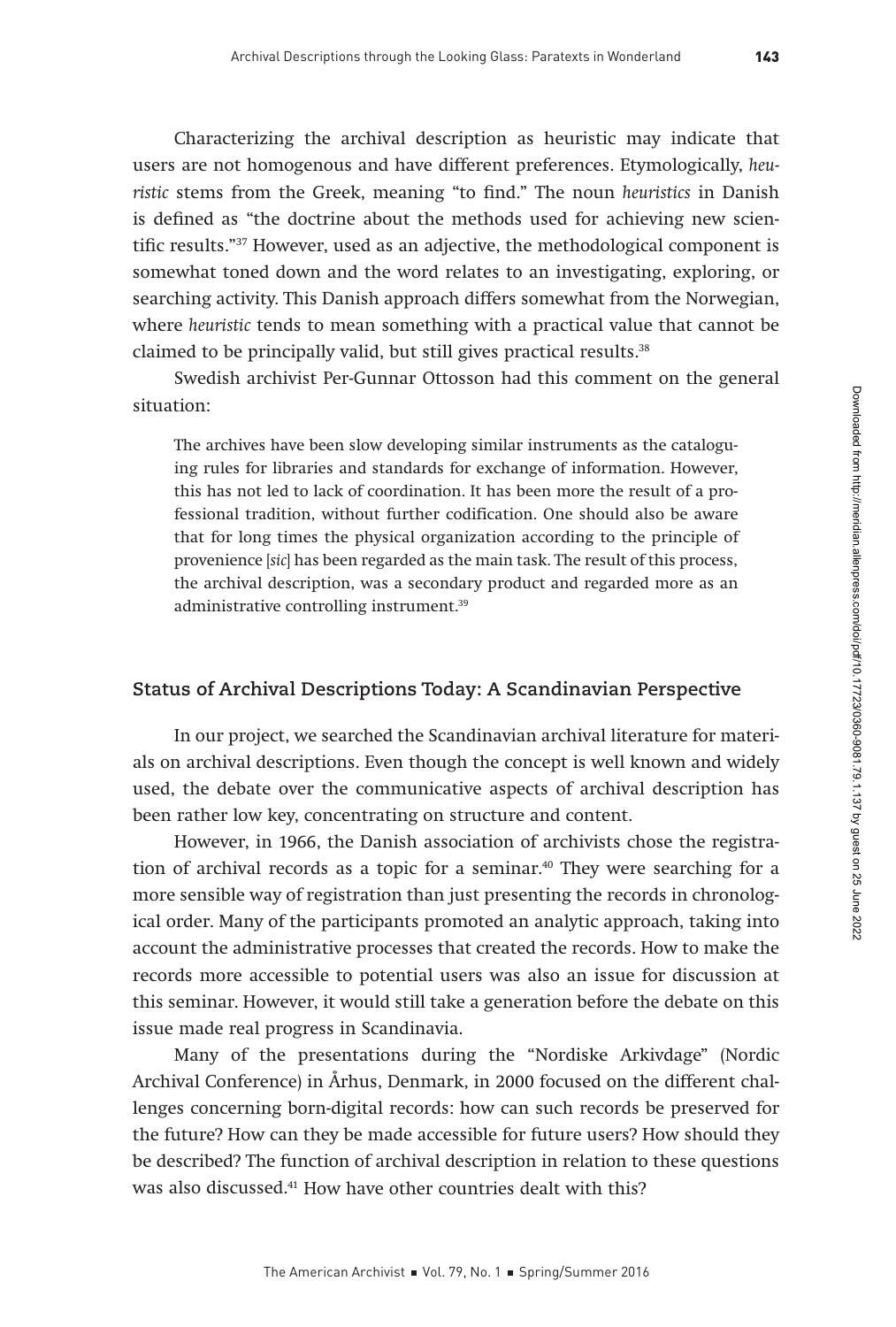In 2000, the Swedish journal Arkiv, Samhälle och Forskning (Archives, Society and Research) dedicated an entire issue to archival description, presenting traditions from the Scandinavian countries and from France. The term "archival description" (arkivbeskrivelse) is not found in the glossaries or dealt with as a separate entity in contemporary Norwegian archival literature,<sup>42</sup> nor is it defined on the terminological website of the National Archives of Norway.43 It is, however, possible to read about cataloging, archival catalogs, archival instructions, archival codes, and so on. Implicitly, some of these terms relate to archival description, such as "archival catalog," which is defined as traditionally containing an introduction with general information about the creator and the archives, and a list of contents.

The National Archives of Norway has a no more detailed strategy for making archivists aware of their role as authors and language users.<sup>44</sup> Even though the concept of archival description is nonexistent in its glossaries and term banks, supporting materials for archival practice published on its website present guidelines for rules of writing and for describing records creators, archives, archival series, and so on. These adhere to the common information system for public archival records in Norway (acronym: ASTA = ArkivSystem Til Alle [Archival System for All (archives)]).<sup>45</sup>

These guidelines may conceal quite a bit of tacit knowledge and tradition, yet they do not really explain why a description should be structured in a particular way and why the "compulsory" elements should be presented in a certain order. In fact, the guidelines only remind archivists to write correctly, to show that they have traditional orthographic competence in mind, and to be consistent when describing the same type of archival records and records creators. Despite the lack of detailed discussion regarding the writing of archival descriptions, the task is among the most important for the Norwegian National Archives, which also believes in the importance of securing a common understanding of the requirements for well-written archival descriptions.<sup>46</sup> While guidelines may not be the place for a more scientific discussion, the national archives should publish explicit argumentation and reflection around creating archival descriptions in some form.

In Sweden, the position seems to be somewhat different. Already in 1903, the regulations relating to central governmental archives required the records to be described. The traditional method consisted of two parts: a description of the archival records in a hierarchical manner and a description of the individual, physical entities with a unique number for each volume.47 Traditional Swedish archival literature clearly states that work with archival records often requires reconstructions based upon archival historical competence and other scientific knowledge.48 This systematic approach was not formally adopted in Norway until 1956.49 The 1903 method was in use in Sweden until 2011. It focused upon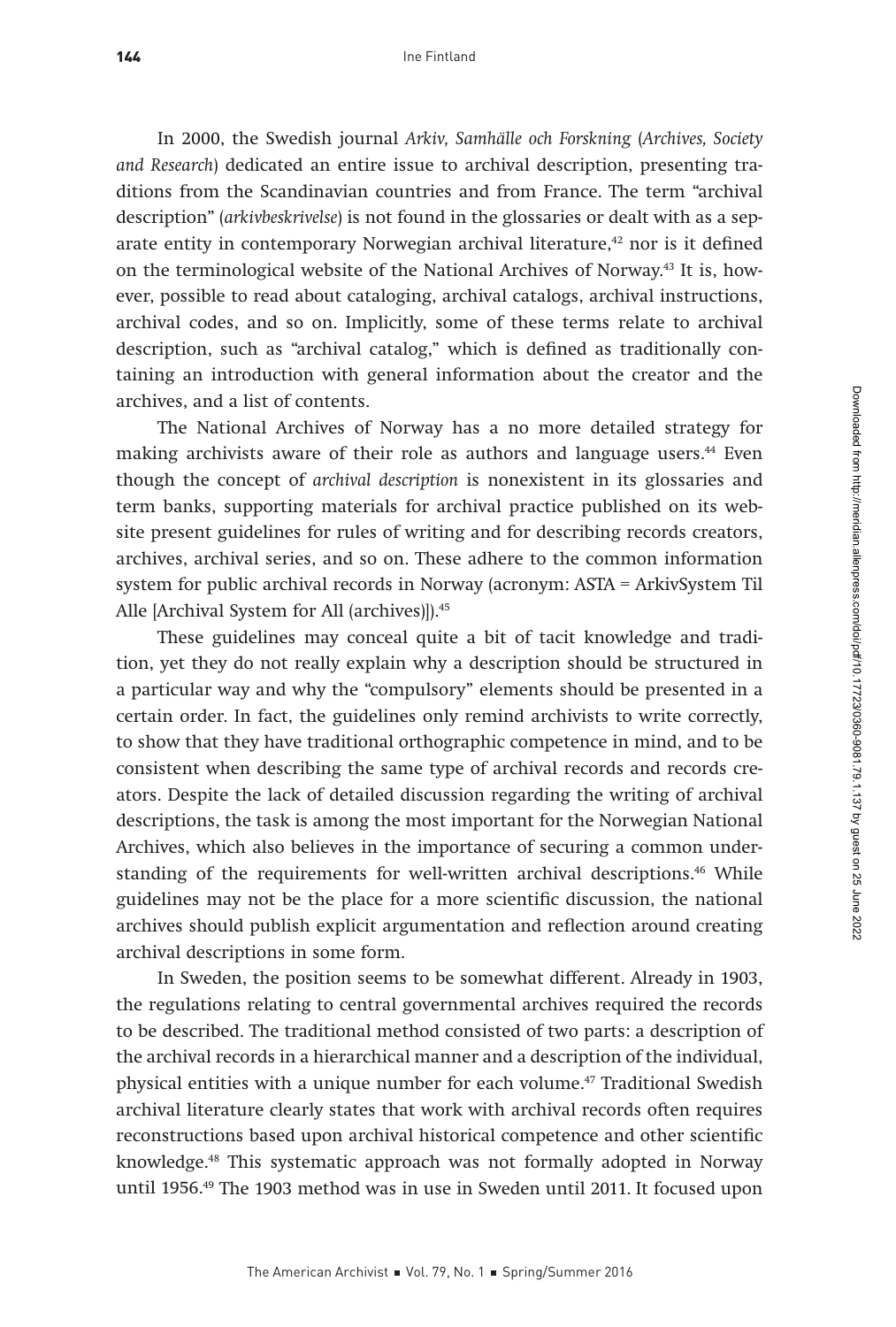a uniform structure for archival descriptions, rather than on the purpose of them.50 Anneli Sundquist has thoroughly documented the development of the Swedish tradition related to archival description, but she is not concerned with description's properties as text and narrative.<sup>51</sup>

The Scandinavian discussion of archival description does not focus on different groups of users. The Norwegian "White Paper on Archives"52 states that little is known about the identities of the users and nonusers of archival institutions. An extensive list of possible users includes scientists, students, journalists, lawyers, and individuals researching their legal rights, in addition to historically interested laypeople. The last group currently dominates in numbers and activity. It is interesting to note that the imprecision of the list, which includes a small number of professionals with relatively advanced academic training, may be interpreted as indicating a lack of knowledge about the users of archives. These users are usually well trained in handling large amounts of data and accustomed to working independently. The last two user types may have nothing more in common than searching for information supporting their rights or being interested in history or genealogy. These groups share few unifying characteristics.

Based upon such observations, it is difficult to elaborate on archival description that supports the expectations and needs of all types of users. However, archival descriptions may still appear to be the most important channel of information between the records, the archivists, and the users. If public archives are to be the "door opener to history," as claimed by the Norwegian National Archives, $53$  the work to develop good descriptions should be intensified. Descriptions must be inviting and inclusive, stimulating a curiosity for further investigation into the materials and acting as guides to locating different types of information. The current strategy of the Norwegian National Archives states that everybody should understand and value the importance of the archival record for legal safeguarding and democracy, and experience it as a bridge between the past, the present, and the future.<sup>54</sup> This is to be achieved by making the materials more accessible to the public. Archival description must be regarded as an important instrument in supporting this vision.

#### **The Power over Archival Descriptions**

Traditional content and structure of archival description indicate that authoring archivists do not understand that some external users will need significantly different information compared to internal users.<sup>55</sup> The construction of the plot is more or less left to the archivist alone.

Archival description has a clear instrumental purpose as a working tool in archival repositories. The aim is not only to support internal administrative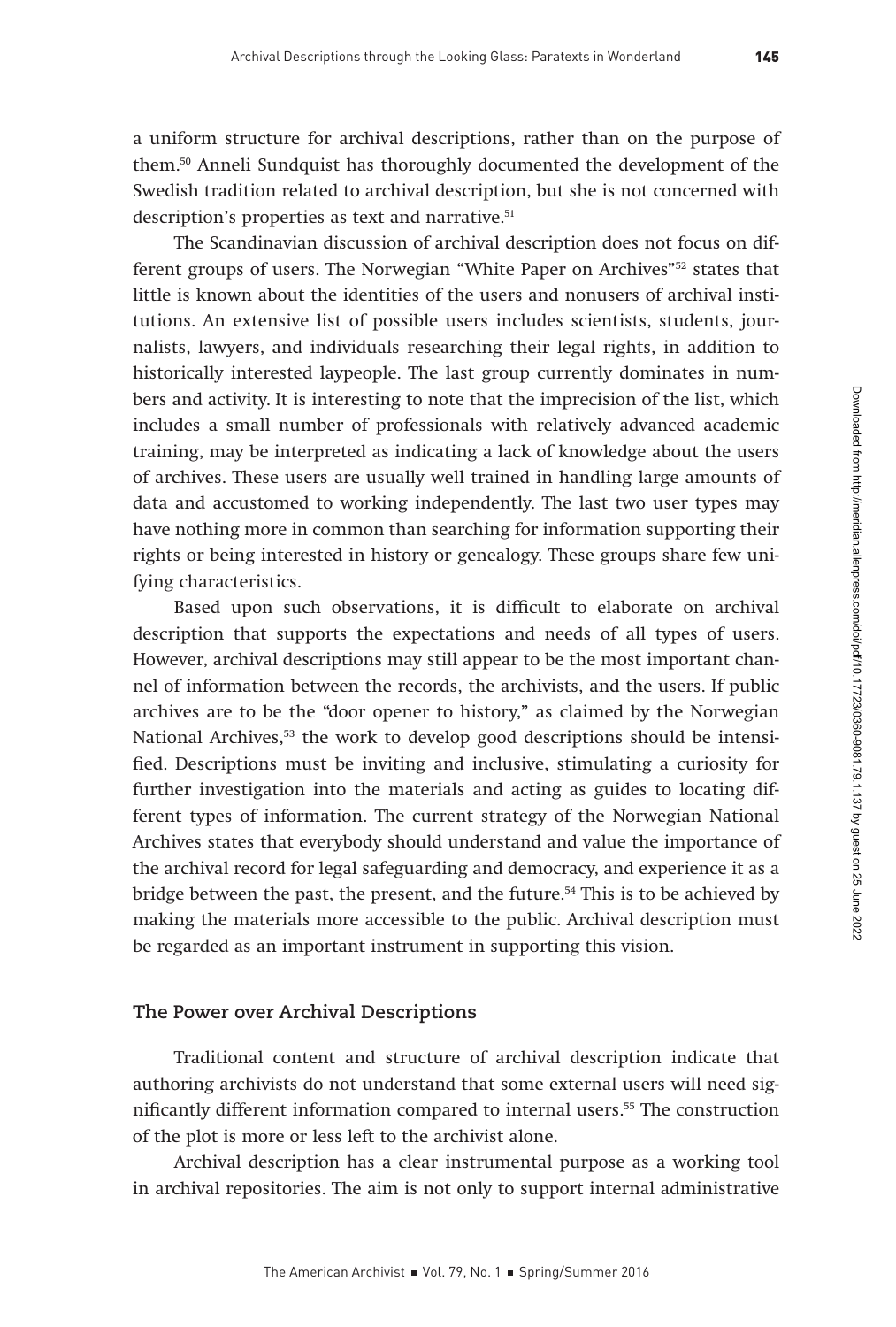procedures at a repository, but also to guide external researchers. An archival description, therefore, will be of interest mainly to two different groups of users. Most internal users will be as professionally competent and experienced

External users will be more heterogeneous, as pointed out in the Norwegian "White Paper on Archives."56 As mentioned earlier, typical groups of users are researchers and students, journalists, lawyers, and people searching for documentation of their legal rights, in addition to laypeople interested in history,

Nowadays, laypeople expect a high degree of competence when it comes to textual criticism. For example, the Norwegian Ministry of Education stated the following about reading competence among eleven-year-old, fifth-grade pupils:

as the author, whereas external users may not be.

the latter being dominant.

to read also covers competence in dealing with and using a variety of types of information from pictures, movies, drawings, graphs, tables, globes and maps. To be able to understand and participate in contemporary society, it is also necessary to be able to read and collect information from reference literature,

newspapers and Internet, and to be able to evaluate the material critically.<sup>57</sup>

In social science, reading includes studying, investigating, interpreting and reflecting upon professional/nonfiction prose and fiction texts, with increasing demands, aiming to experience contact with previous times. Being able

As noted earlier, archival descriptions have two different functions. The controlling function is intended to give an overview of the content of the archives and thus, indirectly, also to the possibilities for retrieving the materials. The communicating function is coupled with the possibilities for making the archives accessible and visible. It is intended mainly for external users searching for information through the public website, for example, that of the Norwegian archives at www.arkivportalen.no. However, a mutual relationship exists between the controlling and the communicating functions.

## **Archival Descriptions and the Archivist**

Classical elements in archival descriptions say something about those who created the records, the origin and context of the records, and the internal organization of the materials. More process-oriented and function-based descriptions challenge these elements.58 Is it really what users need to know when approaching the records? Is this what is important to make the records accessible? How can we best make descriptions that meet the needs and expectations of future users?

It is relevant to see archival descriptions in connection with the role of the archivist and his or her working methods. To be in a position to expand archival descriptions, the archivist must clearly understand the hallmarks of the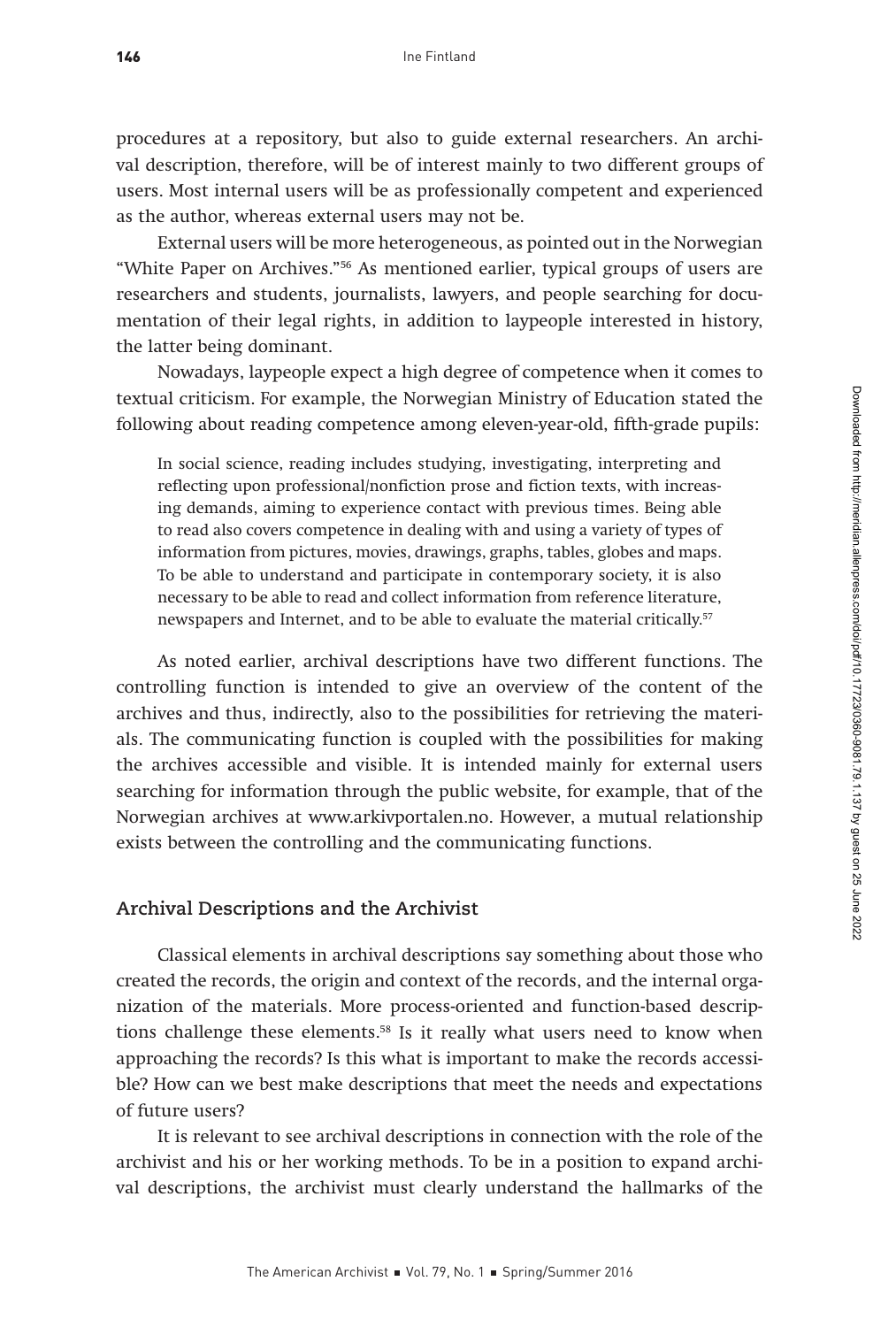operational records at the creating agency, as well as the characteristics of the records in the archival repository. The creating agency produces the documents as a function of a working process. Most important are those related to the core processes, those related to the raison d'être at the creating agency. Therefore, we can distinguish between the primary and secondary functions leading to the creation of documents.59 Documents related to the primary functions constitute clear evidence directly related to the creator's desire to keep them, as they document and regulate different relationships. In addition, they have secondary functions providing evidence of the cultural and historical context under which they were created. In that way they may subsequently serve as important sources for historical research.

## **The Structure of Archival Records in Relation to Function**

The relationship among documents establishes the external structure of an archives. This function is to document working processes. The physical structure of the archives is the physical order of the components. The optimal realization of the function is made possible when the logical, functional structure of the archives adequately represents the structure of the relevant working processes. If this structure is good, the archives are easy to use.

Archival records are less dynamic than the working processes that generated them. Archival methods must maintain important archival values such as accessibility, readability, completeness, relevance, representativity, and authenticity. To some degree, this requires a stable and predictable structure of the archival records. This stability should not lead to archives being perceived as rigid structures from past times. The archival description can be the looking glass through which future users of the records can get an impression of the context in which they were created.

The logical structure of born-digital data is not as closely connected to their physical structure as it is with traditional paper documents. This makes it easy to argue that the importance of archival description can only increase. We may predict that description will be important when establishing a valid structure or order for retrieving or restoring born-digital data for practical use in the future. The archival description may emerge as a supplement to the technical retrieving devices represented by the computer program. Theo Thomassen presented this judgment:

Physical and intellectual order can also be different. With digital documents this is always the case: the computer writes data to available sectors on a disk, without taking into consideration the functional relationship between the data. If the document involved is read, then it is the computer program that ensures that the data appear on the screen in logical relationship. The physical form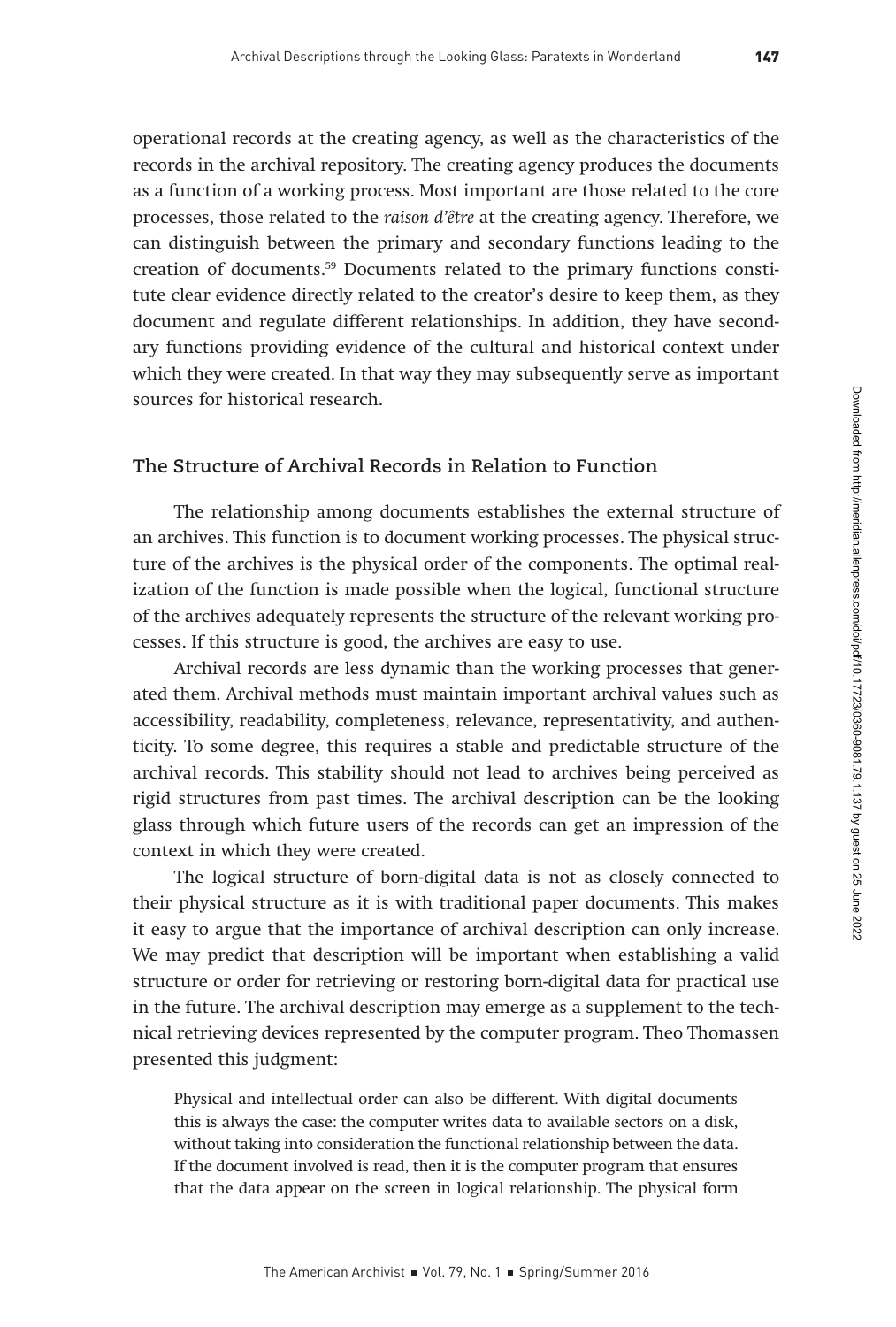of the record is the entirety of physical characteristics, such as the format, the number of pages, the quality of the information carrier, the writing and such like. Generally speaking, function and physical form are interrelated: events recorded on paper are of a different kind than events written on parchment and what has been in pencil has a different status to what has been printed.<sup>60</sup>

In other words, the perfect archival description is perhaps utopian; it is a nonexistent genre (Greek: ou, "none"; topos, "place"). The archival description has to be seen together with the stored data, the archival records, and their properties. The archival description can easily be seen as an appendix to paperbased archival records. In future digital-based archives, the archival description may be regarded as binding information that is important for combining the more or less collected digital data into a sensible and useful corpus of output information.

#### **Archives Creating or Re-creating Explicit or Tacit Narratives**

Ketelaar<sup>61</sup> is concerned about how archival theory may stimulate developing the concept of archiving, here understood according to Webster's as "to file or collect as records or documents in or as if in archive." He reintroduced the concept archivation from the French philosopher Bernhard Stiegler (in English, archivization). In this process, Ketelaar included the creative phase before capturing the archival material. $62$  He explained this phase to be "the conscious or unconscious choice (determined by social and cultural factors) to consider something worth archiving." Archivists need to reveal both to themselves and to future users which choices they make before they "proceed to register, to record, to inscribe." This is a way to gain a better comprehension of the tacit narratives of the archives, Ketelaar claimed.

Duff and Harris presented a similar approach:

What came to be called "archival science" emerged in the nineteenth century, a product of Enlightenment thinking and an evermore vigorous modernism in the Western world. The focus of this science, in terms of both theory and practice, was on the arrangement and description of archival materials. Not surprisingly, the first substantive articulation of the science's fundamental ideas, the 1898 Manual of the Dutch trio Muller, Feith and Fruin, was almost entirely devoted to arrangement and description. For the practicing archivists this was the core of their work. The focus, or pattern, has proved resilient. Still today, for many if not most archivists and archival institutions, arrangement and description remain the core of both practice and discourse. New elements and dimensions have been introduced to this powerful stream in archival thinking—for instance, increasing attention is being paid to the challenges and opportunities presented by new technologies, and huge energies are being devoted to the development of descriptive standards.<sup>63</sup>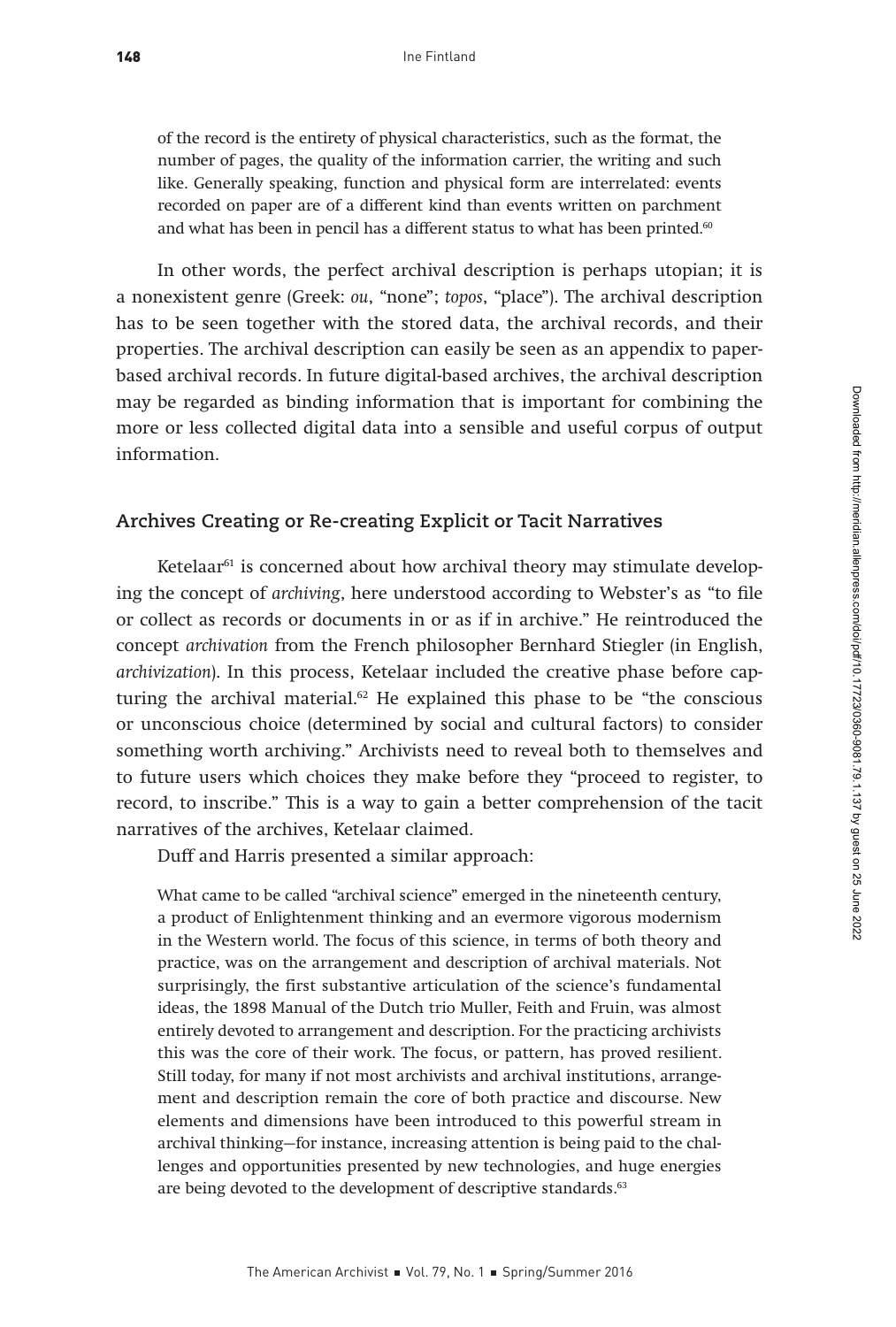Furthermore, Duff and Harris concluded,

Our own view is that archivists are, from the beginning and always, political players; that they are active participants in the dynamics of power relations; and that the boundaries between constructive and oppressive power is always shifting and porous.

Others share this view. According to Brien Brothman, recordkeepers are creating value, that is, an order of value, by putting things in their proper place, by making place(s) for them. $64$ 

Archival descriptions are not only of value for understanding stored archival records. They may also be important for understanding the process of deciding what materials are not to be kept, that is, the materials to be discarded and forgotten. An insight into this practice influences which narratives will emerge in the future. Documents that have been discarded are no longer a part of the archives. Nevertheless, if the archival description clarifies the principles and practice related to which materials to keep and which to throw away, the lost materials will not be forgotten.

Archival descriptions are primarily created by an archivist, and thereafter, once read, partly re-created and created again and again by the users. The users become co-authors, but the first author is still the archivist. Through writing style and illocutionary force, he or she opens up certain types of co-authorship by using different language functions.

## **Archival Descriptions in Relation to Genre and Text Types**

Based on the empirical studies of fiction as well as nonfiction literature, Egon Werlich established five main text types covering all writing: description, narration, exposition, argumentation, and instruction.<sup>65</sup> Some major traits characterize the different types: description presents a spatial expression; narration focuses on chronology; exposition is oriented toward causality; argumentation results in conclusions; and instruction is oriented toward chronology and norms. Any genre can include a combination of these. According to Werlich, the number of text constants is fixed, but the number of possible genres, and variations of genres, is in principle unlimited.

The communicative potential of archival descriptions fits well with the definition of genre given by John M. Swales:

Genre is a recognizable communicative event characterized by a set of communicative purpose(s) identified and mutually understood by the members of the professional or academic community in which it regularly occurs.<sup>66</sup>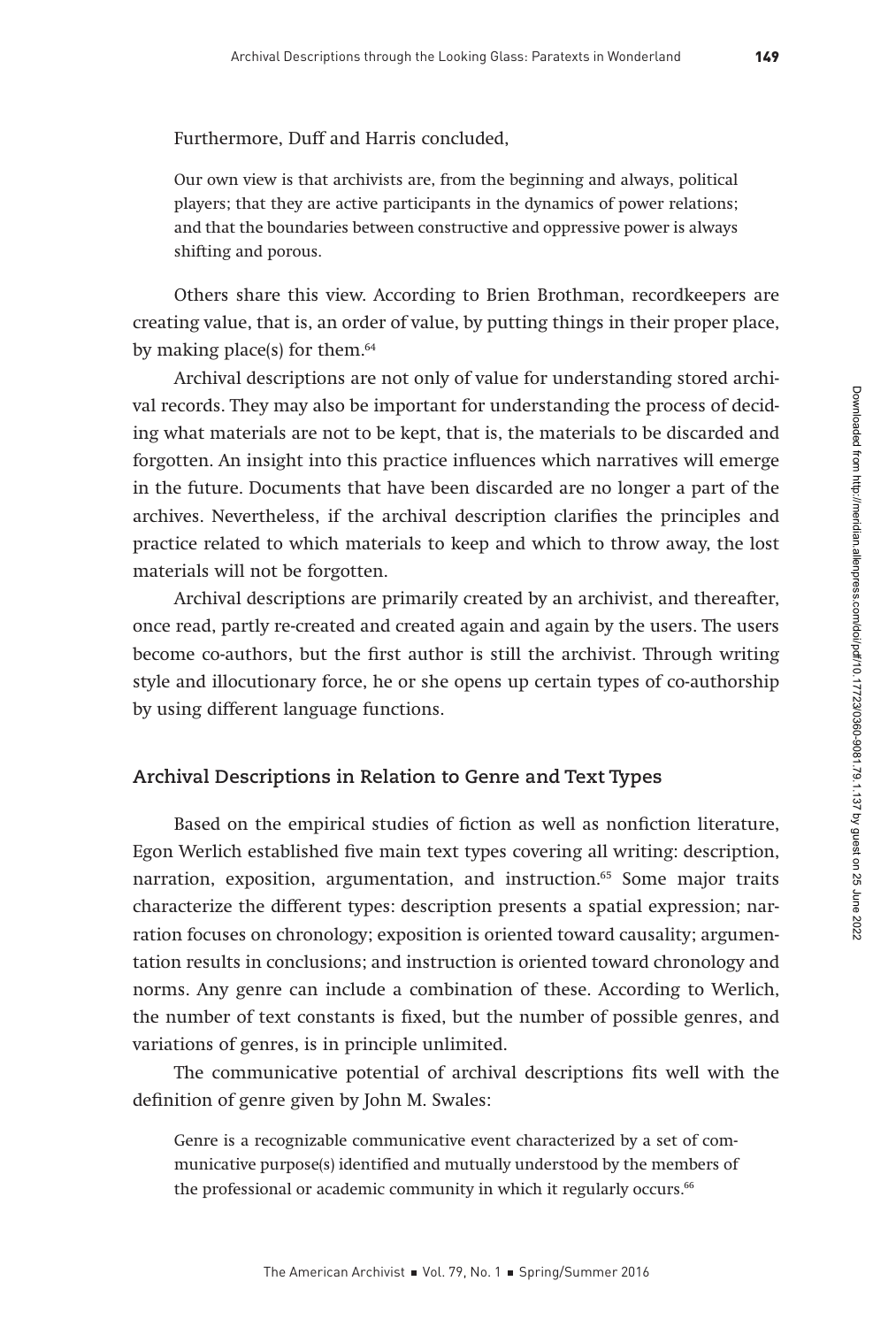Elaborating archival descriptions follows a set of relatively fixed norms, with an opening for certain variations on institutional and individual levels.<sup>67</sup> This also fits well into the perspective of a genre.

An archival description may contain several, or all, of Werlich's text types. It is not necessarily the presence or absence of any of them, nor a specific combination of these, that constitutes the archival description as a genre. When searching for the traits characterizing the archival description as a genre, we should rather study the paratextuality and the use of illocutionary force in them.

## **The Role of the Archivist in a Rhetorical and Linguistic Perspective**

#### *The archivist as a regulated author*

The Code of Ethics adopted by the International Council on Archives (ICA) holds no particular strategy for making archivists aware of their roles as language users or as authors.68 However, indirectly, several of the ten paragraphs found in the Code of Ethics touch upon archival description as genre and the archivist as a communicator and conveyor of knowledge. Most relevant perhaps is Article 6:

Archivists should promote the widest possible access to archival material and provide an impartial service to all users.

Archivists should produce both general and particular finding aids as appropriate, for all of the records in their custody.<sup>69</sup>

Such expressions presume that internal as well as external users need information on macro- and micro-levels and that finding aids are needed on different levels. It is also possible to claim that different types of users should be approached differently, even though the main finding aids, including descriptions, are of a general character.

The main recommendation is that the principle of provenance should be adhered to so that archival records are evaluated, chosen, and stored in their own historical, legal, and administrative context, and in the same manner in which they were created. This is the guiding principle for arrangement, cataloging, publishing, and making the materials available. Therefore, it is relevant to document the activities of the creator of the records. However, what to document, and how it is to be done, may be discussed, especially in regard to Article 4:

Archivists should select documents to be kept or to be destroyed primarily to save essential testimony of the activity of the person or the institution which produced and accumulated the documents but also bearing in mind changing research needs.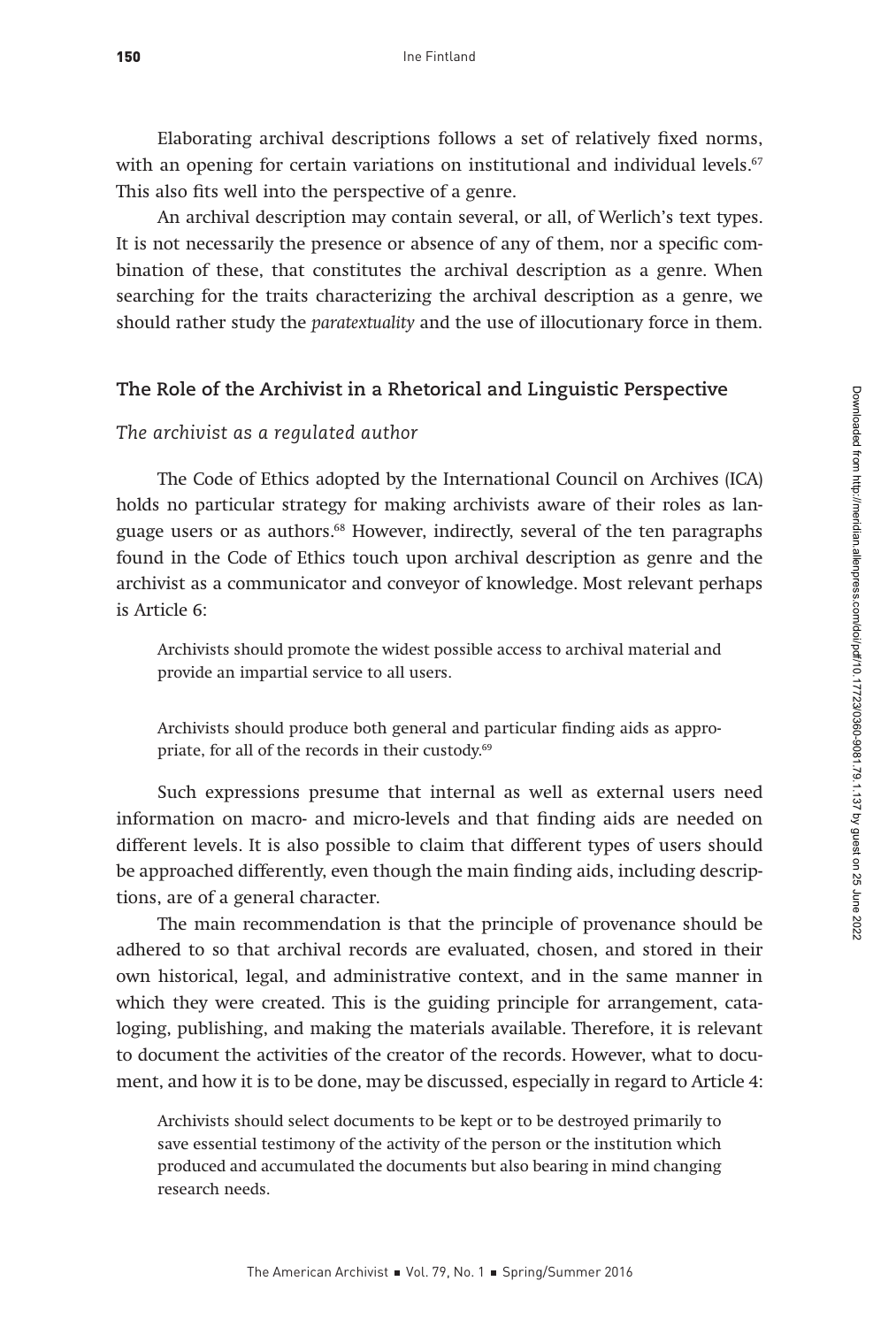This implies that the archivist must base his or her work upon a high degree of judgment, not only related to the current situation, but also in trying to foresee future needs. This calls upon the archivist to explain his or her methods of producing an archival description so that future users may understand the thinking of the archivist, and how he or she worked. Still, it is worth noting that Beth Kaplan criticized ICA's Code of Ethics, claiming it lacks standards requiring archivists to document their decisions, reveal their methods, or explain their assumptions.70 Traditionally, general principles and standards for keeping or disposing of records described the archivist's methodological approach, which may leave particular considerations in specific cases undocumented.

## *The archivist as a narrating author*

The archivist does not remain quiet about the documents. Through his or her descriptions, the archivist creates frameworks about past times. Generally, these descriptions do not contain scientific discussions of the records, but more or less describe the materials and present the institutional context in which the records were created. Not even after the huge rise in the publication of primary sources after the 1840s inspired by national romantic and historical traditions were such elements commonly found as normal parts of archival descriptions. Undoubtedly, archivists discuss this, as evidenced in correspondence between them.<sup>71</sup> Reflections on one's own archival practice to give users an insight into the archival method are rarely found in the archival descriptions studied in our project.

From a paratext perspective, it is important to give the reader some insight into the author's thinking and his or her understanding and judgments. The ethical code for archivists does not explicitly deal with this, but the following statements indicate the need for archivists to actively share their knowledge with others:

Archivists should pursue professional excellence by systematically and continuously updating their archival knowledge, and sharing the results of their research and experience.

Archivists should endeavour to develop their professional understanding and expertise, to contribute to the body of professional knowledge, and to ensure that those whose training or activities they supervise are equipped to carry out their tasks in a competent manner.<sup>72</sup>

## *The archivist as a scientific author*

The citation above from Article 9 of the ICA Code of Ethics may also convey an understanding of the role of the archivist, implying that the archivist must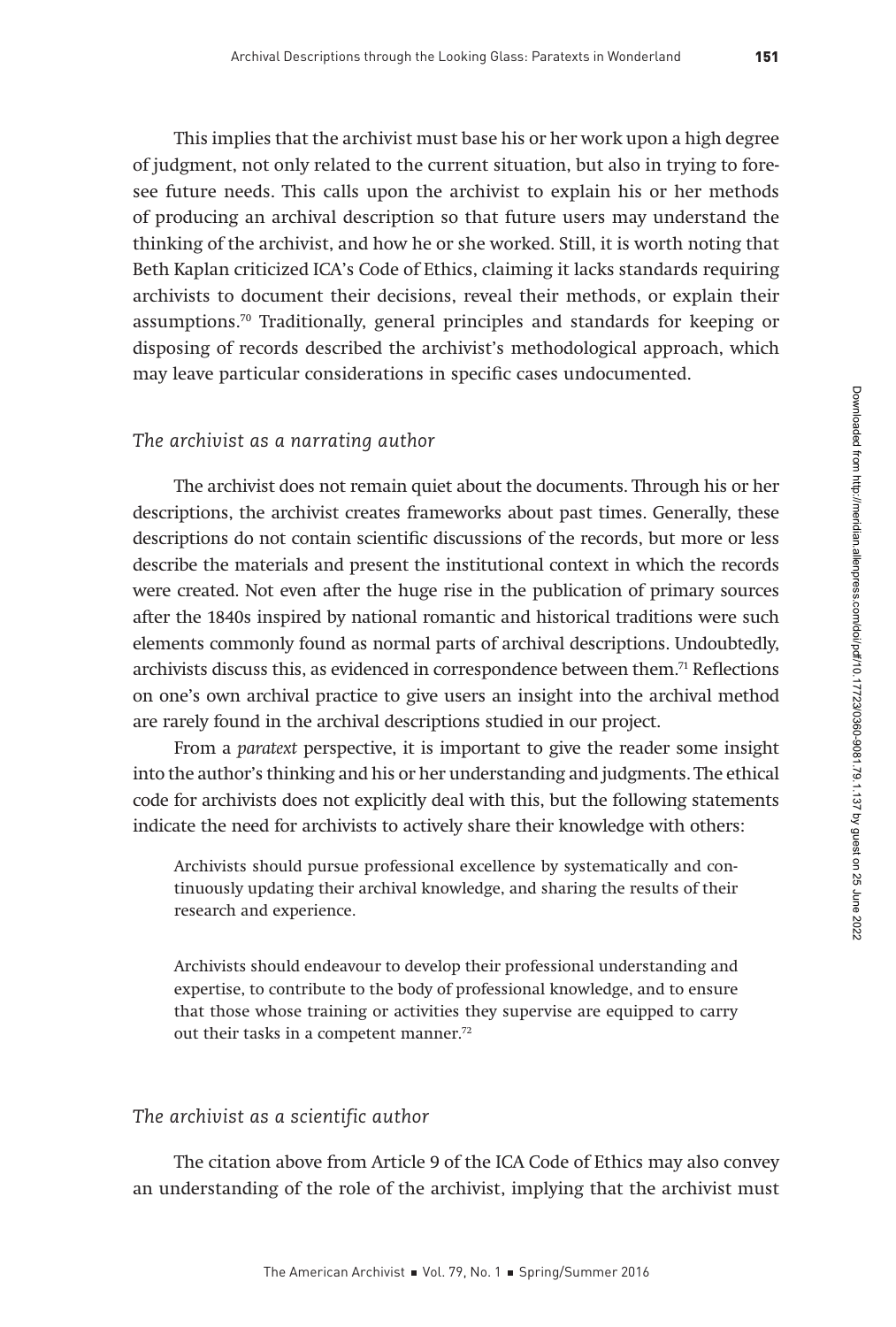continuously reflect upon his or her own practice and share experiences and reflections with colleagues. However, this communication should not be limited to an inner circle of archivists alone. Traditionally, other professional and scientific traditions have influenced archival methods and theories. For example, the principle of pertinence, or arranging the archival records according to their subject irrespective of origin or how they were originally sorted, was inspired by the natural sciences, not least the classification systems of Carl von Linné.<sup>73</sup> Library science has also made solid contributions to archival methods.<sup>74</sup>

Archives are often regarded as repositories for historical sources. Such an understanding of, and approach to, archives may have supported the view of the archivist as a neutral servant or a manager of the truth.<sup>75</sup> Hilary Jenkinson, who stressed the neutrality of the archivist, called for the good archivist to embody a multitude of qualifications including, interestingly enough, being a bit of a linguist. $\frac{76}{6}$  According to Ketelaar, archivists and external users of the records such as historians share this view.<sup>77</sup> Other users challenge this view, making it a source of debate and professional development.

From a sociological perspective, archives can be seen as systems for collecting, categorizing, using, and controlling memories. A philosophic-linguistic approach presumes that verbal communication cannot be understood and explained when detached from its verbal or written context. Language requires life and to be developed through real communication and verbal usage, not inside an abstract linguistic system or merely in the minds of those speaking or writing.78

Therefore, archives can also be regarded as developing constructions, in a double sense. To a certain degree, they convey the thoughts of the people who created them, but as the context is different for the archivist as well as for the subsequent users, the records can never restore the original situation; they can only make it understandable. Herbert Clark put it this way: "a written discourse is to a face-to-face conversation as a stuffed grizzly bear is to a live one."79

The lack of a theoretical platform for discussing archival description as a genre or text type and the role of the archivist as a narrator and mediator obscures archives as a scientific discipline. Angelica Menne-Haritz claimed that archival science seems to be reduced to an exercise in different practical issues.<sup>80</sup>

Humpty Dumpty said: "The question is which is to be master—that's all." If the competence of the master concerns communication, making meanings common among the communicating parts must be at the core. In fiction literature, the book may be regarded as an arena where the writer as an author and the reader as a co-author meet. The concept of paratext helps us to analyze and understand this particular form of literary communication between the different actors. Alun Munslow cited Roland Barthes when claiming that, at least from a linguistic point of view, there is no difference between factual and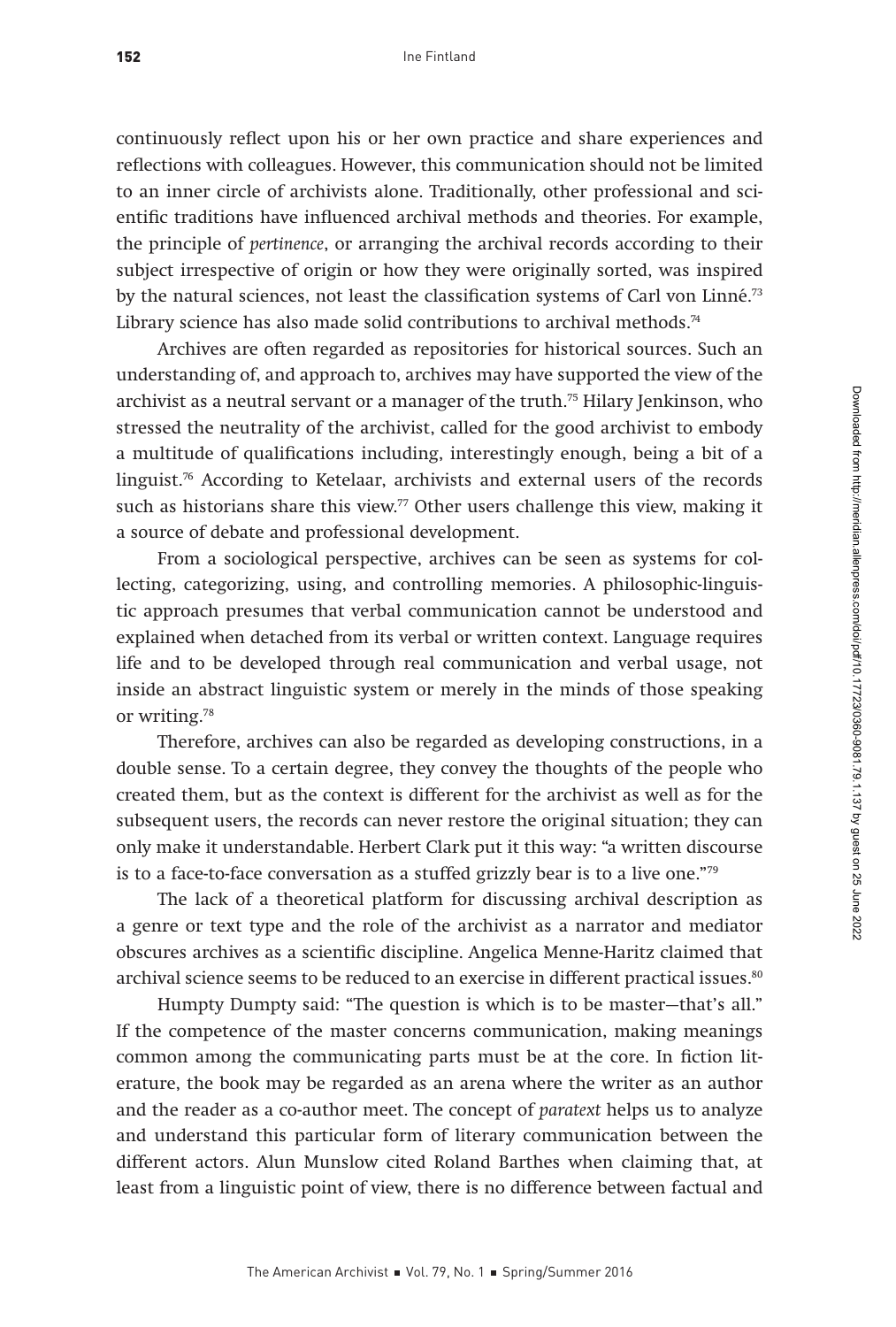imaginary narratives.<sup>81</sup> Taking this a bit further, the archival description as a factual narrative can open up communication between the first author, the archivist, and subsequent readers as co-authors.

The archival description can appear as a threshold, a verbal battlefield, for a "true" interpretation of which the archivist is the sole and final interpreter. However, it can become the archival playground, the arena where both the archivist and the users of the archives can find release for their reflections and reinterpretations. In the description, previous knowledge confined to the archival records can be brought to new life in the light of contemporary scientific frontiers. Different users have different purposes with varying degrees of reliability. Archival descriptions should help users judge the validity of sources in light of their own purposes.

Munslow also claimed that "although historians are aware that they create narratives, there still remains a need to explain how they use literary techniques in so doing"82 The same can probably be said about archivists; partly because many have backgrounds as historians and partly because archival theories have not been based on rhetorical and linguistic theories.

Numerous books have been written about the role of the historian as researcher, scientist, and author, but corresponding literature on the role of the archivist is rare. Moreover, what is written about the archivist as researcher and scientist does not specifically couple these tasks with his or her role as an author of archival descriptions.

#### *The archivist as an archival author: an unacknowledged role?*

To better understand how literary theories may be used in the development of archival theories and practice, it is important to be aware of the difference between a story and a narrative. Munslow pointed out that a story is the recounting of a sequence of events, what is told, and the content; a narration refers to the manner in which a story is told.<sup>83</sup> Taking this distinction into the archives, we can claim that the archival records represent the story and the archival description is the narration. The narration will always be fictive to some degree, as it does not merely represent the story, but interprets it. Other valid interpretations of the archival records and their context than those the archivist as author gives in his or her archival descriptions may well exist. It seems sensible to open up such interpretations to encourage archivists to learn from fiction literature and contemporary historical writing, which use writing and narrating techniques to invite readers to reflect and build their own narratives.

Understanding the concept of paratext may help the archivist become aware of the role he or she has as an author. Traditionally, many archivists have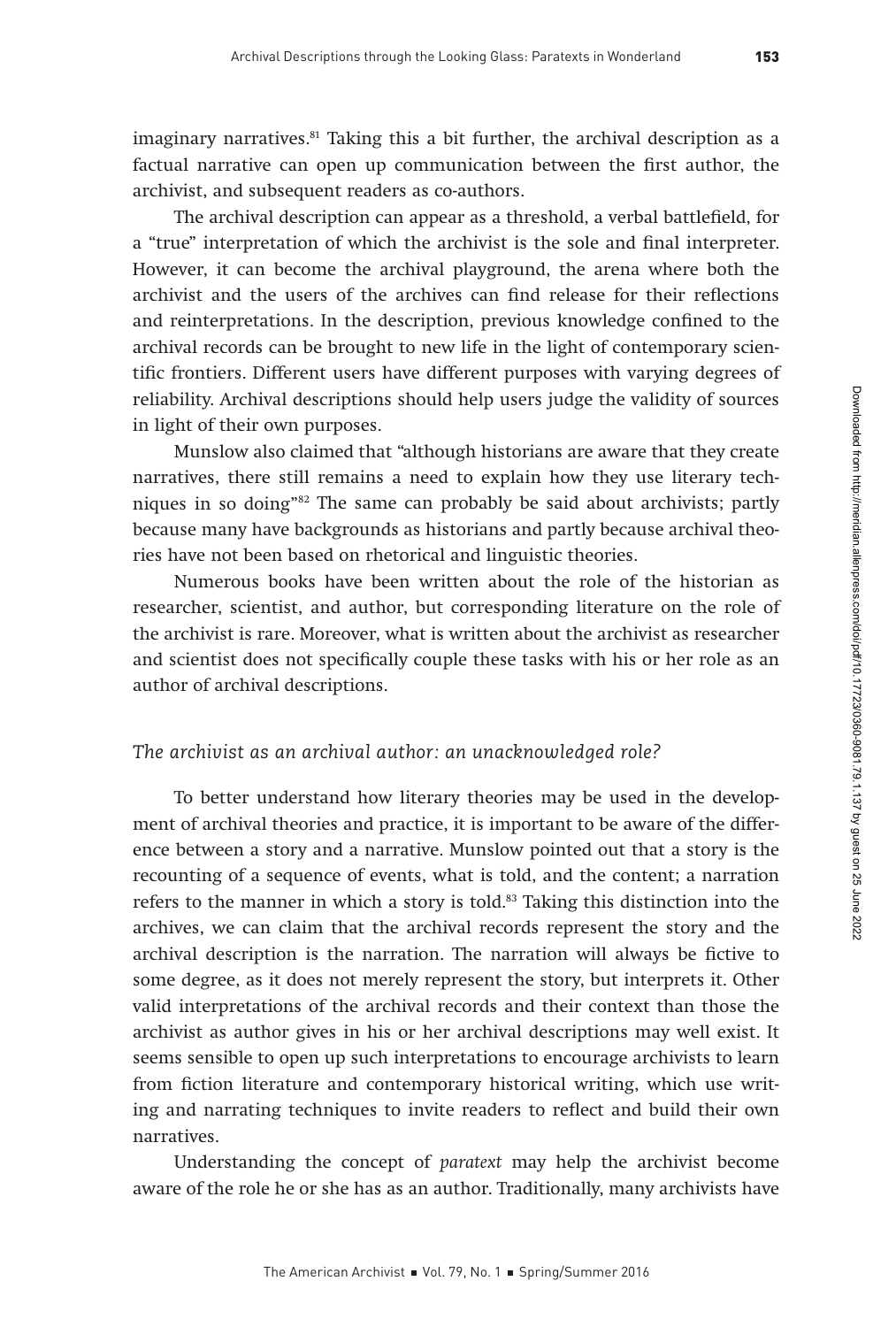a background in history, trained as scholars who interpret historical data on the basis of current, scientifically based knowledge. They are, so to say, trained as professional users of sources.84

Nevertheless, the archivist's role as an author is not the role of an interpreter, but the role of a creator of narratives. In this role as a storyteller, the archivist must be aware that knowledge of historical methods may be useful, and even necessary, but not sufficient. This role must rely upon relevant rhetorical and linguistic competence. Contemporary literature does not thoroughly debate the use of archives to further historical knowledge, the functions of archival descriptions, and the archivist's role as author. In the book Archive Stories edited by Antoinette Burton, one section is called Close Encounter: The Archive as Contact Zone, but not even there can a deeper discussion on archival descriptions be found.<sup>85</sup> When we know the efforts that are made to elaborate on archival descriptions in ordinary archival practice, we should expect a thorough discussion on their function in texts on the intersection between archives and their users.

The characteristics of sound authorship that good archival description requires must emerge from arguments relevant from an archival point of view. The role of the archivist as an author is comparable to, but different from, the roles of the civil servant, the narrator, and the historian. The civil servant must make conclusions; the archivist must open up. The narrator may freely create the plot; the archivist is given the story but can create the narrative. The scientist has to adhere to the presumptions of the field; the archivist must acknowledge that scientists from a variety of fields will approach the archival records.

Navigating these possibly conflicting stances requires literary competence. On the basis of this, archival descriptions may be promoted as belonging to a unique genre; not merely as administrative documents, fiction narratives, or historical theses. They are intended to reveal the hidden information in the archival records, which is not directly identifiable from the archived documents themselves.

## **Back to Wonderland to Watch Out for Archival Descriptions as**  *Paratexts*

"No, no!" said the Queen. "Sentence first—verdict afterwards." "Stuff and nonsense!" said Alice loudly. "The idea of having the sentence first!" "Hold your tongue!" said the Queen, turning purple. "I won't!" said Alice.<sup>86</sup>

This conversation about order between Alice and the Queen, and the other quotes in this text about the meaning and power of words and about directions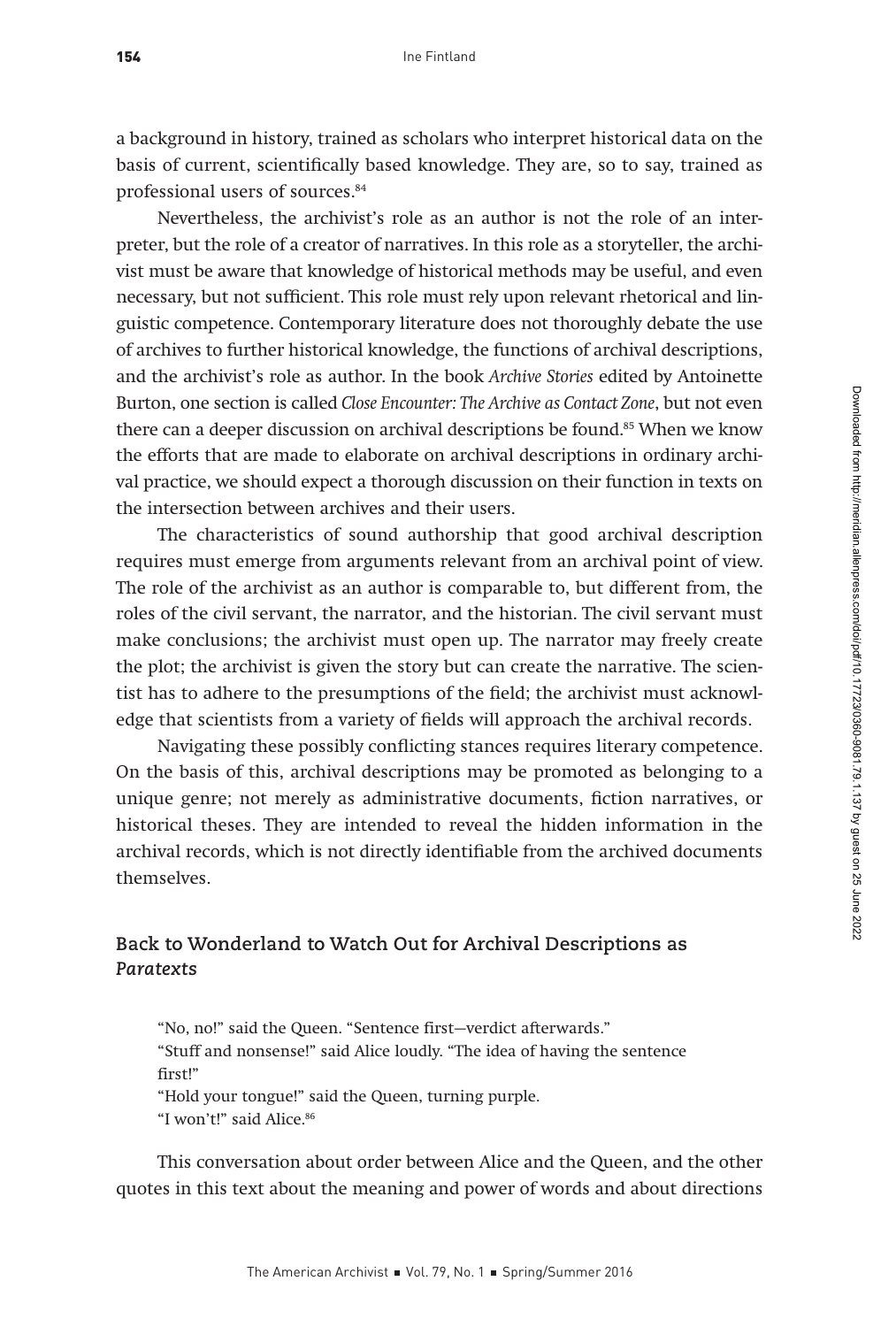and goals, illustrate a threshold or a crossover perspective. Paratexts represent a way of making tacit knowledge visible. To envision this property related to paratexts, I have chosen textual examples from fiction and nonsense literature for this article. Alice does cross a border when she falls into Wonderland. In Wonderland, her own thoughts and reflections are questioned and challenged. Even after waking up, she acknowledges that her visit to Wonderland gave her new perspectives, ideas, and wisdom. We might say that crossing a border makes Alice aware of the ambiguity of language as she experiences the proximity and the distance, the similarities and the differences, the interiority and the exteriority87 of wondering. The dialogue between Alice and the people in the world she enters shows that Alice and the readers of the book carry on a discourse, and the meaning of the objects depends on the object of this meaning, which is yet another meaning.<sup>88</sup> The big challenge for Alice is to understand the illocutionary force of an utterance from a border perspective.

When touching these border issues in a communicative perspective, it is interesting to see how so-called nonsense literature can make sense. Sensical and nonsensical elements contribute to create paradoxes that present such a text differently to its readers. Hence, it is relevant to regard literary nonsense as crossover literature, a term used to describe a genre that appeals to all kinds of readers. An explanation for this is that it invites the reader to become a co-author. The nonsense content of the text is open to sensible interpretations based upon the reader's experiences, knowledge, and values, or what Genette called "the private or public epitext."89

Archival descriptions should not adopt the genre traits of nonsense literature, yet when dealing with different text types, that might be something to consider. How does one design a text to open it up to sensible reflections by the reader? Users of archival records and readers of archival descriptions should be aware that they will not only be guided, but also possibly misguided. Therefore, archival descriptions should encourage those who enter "Wonderland" to be challenged, as well as to challenge the content of the archival records and of what the archivists present.

To perform their paratextual duty, $90$  archivists need to reflect upon the fact that textual design of the description is as important as its elements and content. The linguistic and rhetorical choices the archivist makes are significant, as they will influence the user's reception.

A rhetorical and linguistic study on how archival descriptions are designed or experienced could be a sensible approach for further empirical investigations. The paratext changes continuously, depending upon the readers and users of materials.91 Genette pointed out that it has more to do with a decision about method than a truly established fact.<sup>92</sup> The *paratext* underlines the communicative aspects related to textual materials. Taking this perspective into account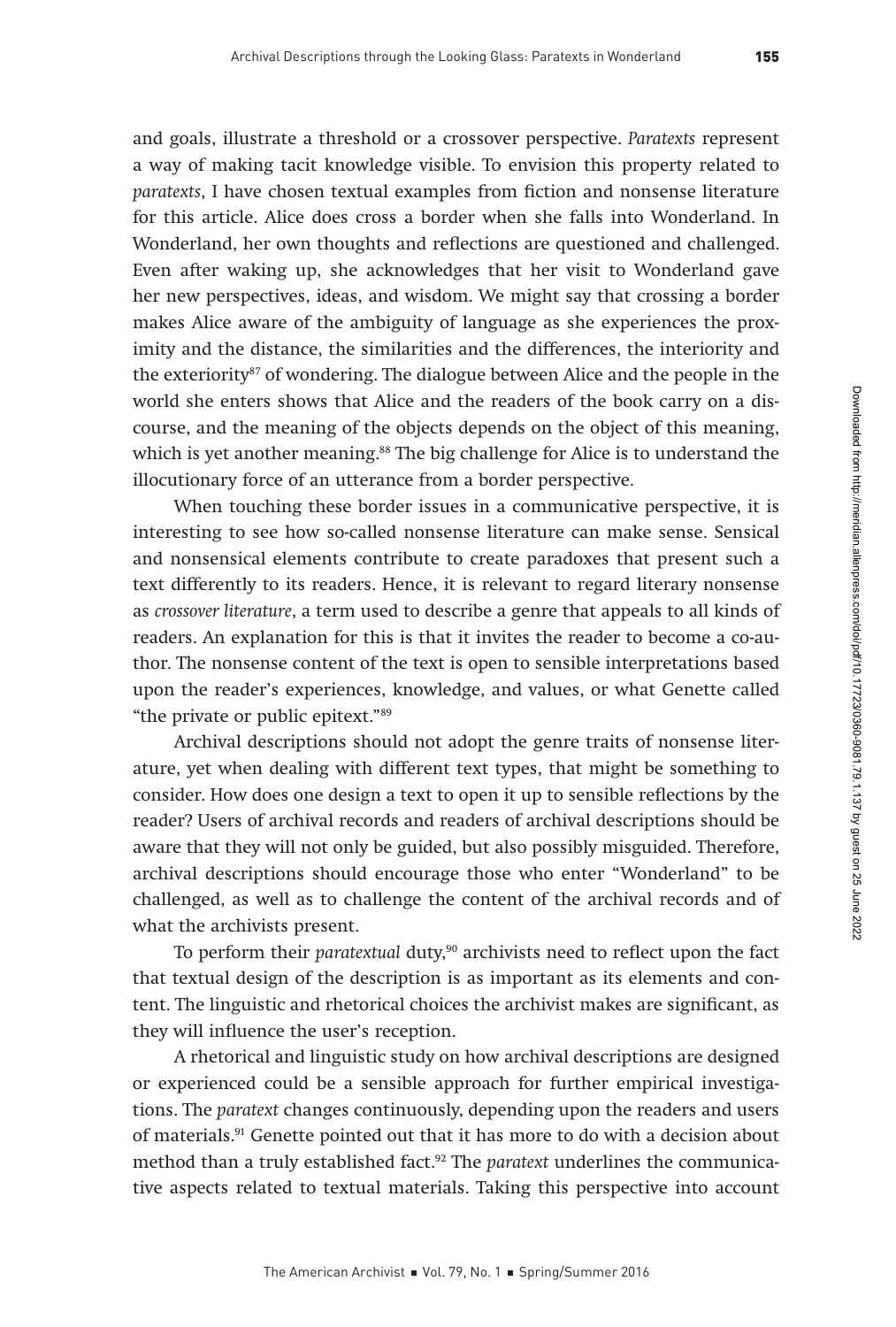when dealing with archival descriptions, one may claim that they should be written more than once. They need to be examined from time to time to ensure that they communicate what users need to know to access the archives in a way useful to them and, at the same time, give the materials the authenticity and integrity they deserve. This work should be at the core of sound professional practice for archivists.

#### **NOTES**

I am grateful to my three colleagues in the research group on archival descriptions, Torkel Thime, Synøve Bringslid, and Maria Press, for fruitful discussions since 2011, and not least to Julia Kjærstad and Ann Lorraine Hocking for linguistic advice and support in different phases of this project.

- <sup>1</sup> Lewis Caroll (Charles Lutwidge Dodgson), Through the Looking Glass, and What Alice Found (London: Macmillan, 1872 [1871]), http://www.literaturepage.com/read/throughthelookingglass.html.
- <sup>2</sup> This article is based upon a research project at the National Archives of Norway on archival descriptions: Arkivbeskrivelse i Norge 1622–2003 [Archival Descriptions in Norway 1622–2003].
- <sup>3</sup> Here, "metacomment" is used as one type of paratext (epitext).
- <sup>4</sup> Gérard Genette, Paratexts: Thresholds of Interpretation (Cambridge: Cambridge University Press, 1997), 5.
- <sup>5</sup> Genette, Paratexts, 1. Genette is not easily academically categorized. In the foreword to the English translation of Paratexts, Richard Macksey claims that, at various times, Genette has been called structuralist, narratologist, historian of discursivity, rhetorician, semiotician of style, postmodern poetician, mimologist, and transtextualist.
- <sup>6</sup> One definition covering many of the common aspects of archival description is "The process of analyzing, organizing, and recording details about the formal elements of a record or collection of records, such as creator, title, dates, extent, and contents, to facilitate the work's identification, management, and understanding." Richard Pearce-Moses, A Glossary of Archival and Records Terminology, s.v. "archival description" (Chicago: Society of American Archivists, 2005), 25. This article concentrates on the textual properties of description. The theory presented is drawn from several sources, but the empirical material referred to is mostly Scandinavian.
- <sup>7</sup> For example, Kjell Lars Berge, "Communication," in Concise Encyclopedia of the Philosophy of Language, ed. P. Lemarque (London: Pergamon Press, 1997).
- <sup>8</sup> Even though the archivist is to be considered the first writer of the archival description, the records' creators are, of course, the primary writers of the archival records.
- <sup>9</sup> Wendy M. Duff and Verne Harris, "Stories and Names: Archival Description as Narrating Records and Constructing Meanings," in Verne Harris, Archives and Justice (Chicago: Society of American Archivists, 2007), 131–56.
- <sup>10</sup> Eric Ketelaar, "The Archival Image," in The Archival Image: Collected Essays (Hilversum, Neth.: Verloren, 1997), 115–18.
- <sup>11</sup> The notion of people who use archival records varies considerably from country to country. In Norway, the term bruker (user) is common. In the United States, the National Archives tends to use the term researcher not only for scientists performing research, but for anyone searching for information in the archives.
- $12$  It is interesting to note that the term "reader" stems from the Old English word rædere, meaning "interpreter of dreams, reader," Oxford Dictionaries, http://www.oxforddictionaries.com/definition/english/reader. This original meaning fits well with the view that the reader is in fact a co-author of a narrative.
- <sup>13</sup> See for example, "Universal Declaration on Archives," adopted at the General Assembly of ICA, Oslo, September 2010, endorsed at the 36th session of the General Conference of UNESCO, Paris, November 10, 2011.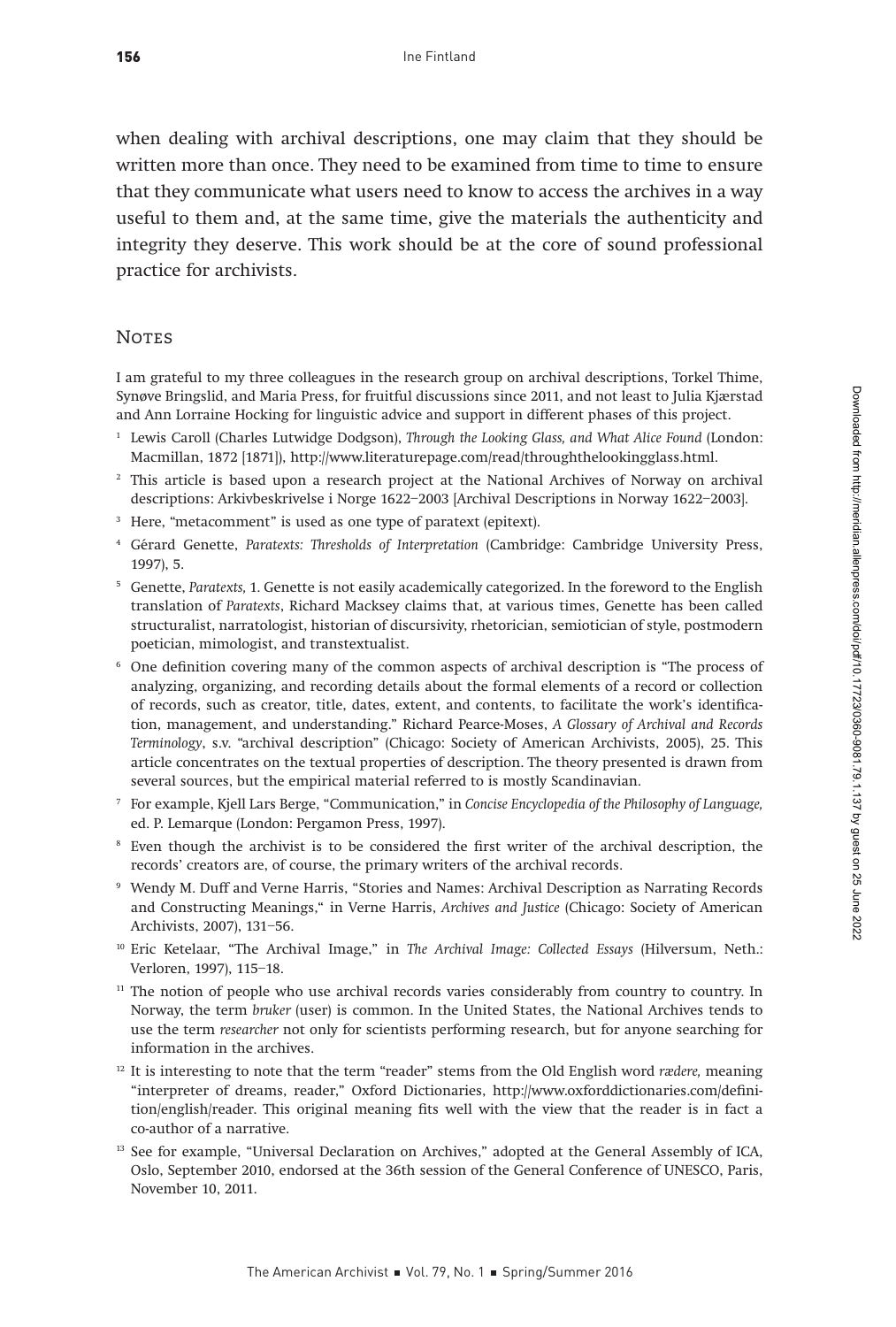- <sup>14</sup> Richard Macksey, Foreword, in Genette, Paratexts, xviii; Genette, Paratexts, 5 and chapters 13 and 14.
- <sup>15</sup> Genette, Paratexts, 1.
- <sup>16</sup> Genette, Paratexts, 11.
- <sup>17</sup> Genette, Paratexts, 2
- <sup>18</sup> In this article, the term "archivist" is used for those creating archival descriptions, irrespective of their formal education or professional titles. Another part of this research project aims to give an overview of the educational background of employees at the Norwegian National Archives over the last 180 years.
- <sup>19</sup> Luciana Duranti, "Origin and Development of the Concept of Archival Description," Archivaria (1993): 35, 47–54.
- <sup>20</sup> Arne Skivenes, "Arkivbeskrivelse—Hvorfor og Hvordan?" [The Archival Description—Why and How?], in Undervegs. Festskrift til Egil Nysæter, ed. A. Aune and G. Valderhaug (Oslo: ABM-media, 2009), 249.
- <sup>21</sup> Lars Jörwall, Louise Lönnroth, and Gunilla Nordström, Det Globala Minnet [The Global Memory] (Stockholm: Riksarkivet, 2012).
- $22$  According to an unpublished manuscript by Torkel Thime, the term "registratur" was initially used in German archival literature as a synonym for archives (cfr. Jacob von Rammingen's book "Von der Registratur" from 1571). Later it has more specifically been used as a term for archival inventory.
- <sup>23</sup> In the Scandinavian context, the title "archivist" (in different orthographic forms) can be traced back to about 1550 but is more widely used in sources since 1700.
- <sup>24</sup> Liv Mykland, Håndbok for Brukere av Statsarkivene [Manual for the Users of the Regional State Archives] Riksarkivarens Skriftserie 19 (Oslo: Universitetsforlaget, 2005), 19; and Alf Kiil, Arkivkunnskap. Statsarkiva [Archival Knowledge. The Regional State Archives] (Oslo: Universitetsforlaget, 1969), 15.
- $25$  In Norway, such designations are traceable as far back as the early 1600s. At Akershus Castle in Oslo, a minor registration of parts of the content of the archives was initiated in 1622. A much larger project of arranging and registering the archival records was performed in 1714 by Stephen Gerthes. He had two employees working on this project for about four months. Afterward, this registration was considered useless for retrieving purposes.
- <sup>26</sup> T. Thomassen, "The Development of Archival Science and Its European Dimension," in The Archivist and the Archival Science. Seminar for Anna Christina Ulfsparre. (Lund: Landsarkivet): 67–74.
- <sup>27</sup> S. Muller, J. A. Feith, and R. Fruin, Handleiding voor het Ordenen en Beschrijven van Archieven [Manual for the Arrangement and Description of Archives] (Groningen, Neth.: van der Kamp, 1898).
- <sup>28</sup> See Thomassen, "The Development of Archival Science and Its European Dimension."
- <sup>29</sup> Alain Droguet, "Ny Fransk Handbok om Arkivredovisning" [New French Manual on Archival Descriptions] Arkiv, Samhälle och Forskning [Archives, Society and Research] (2000): 72–76.
- <sup>30</sup> Alain Droguet, "Frankrike," in Jörwall, Lönnroth, and Nordström, Det Globala Minnet, 35.
- <sup>31</sup> Justin Klein, "Nederländerna," in Jörwall, Lönnroth, and Nordström, Det Globala Minnet, 55.
- <sup>32</sup> Alun Munslow, ed., Authoring the Past: Writing and Rethinking History (Oxon, England: Routledge, 2013).
- <sup>33</sup> The registratur at Akershus Castle, Norway, 1734.
- <sup>34</sup> Inge Brunsgaard, "Daisy—Dansk Arkivalie Informationssystem. Elektronisk Tilgængeliggørelse og Nye Veje i Arkivaliebeskrivelsen," [Daisy—Danish Archival Information System. Making Electronic Archives Available and New Methods for Archival Descriptions] Arkiv, Samhälle och Forskning (2000): 15–22.
- <sup>35</sup> Munslow, ed., Authoring the Past.
- <sup>36</sup> Anne Løvland, På Jakt Etter Svar og Forståing. Samansette Fagtekstar i Skulen [Searching for Answers and Understanding. Compound Factual Texts in Education] (Bergen, Nor.: Fagbokforlaget/Landslaget for Norskundervisning, 2011).
- <sup>37</sup> Fremmedord.dk, http://fremmedord.dk/Heuristik.html.
- <sup>38</sup> Store Norske Leksikon, www.snl.no.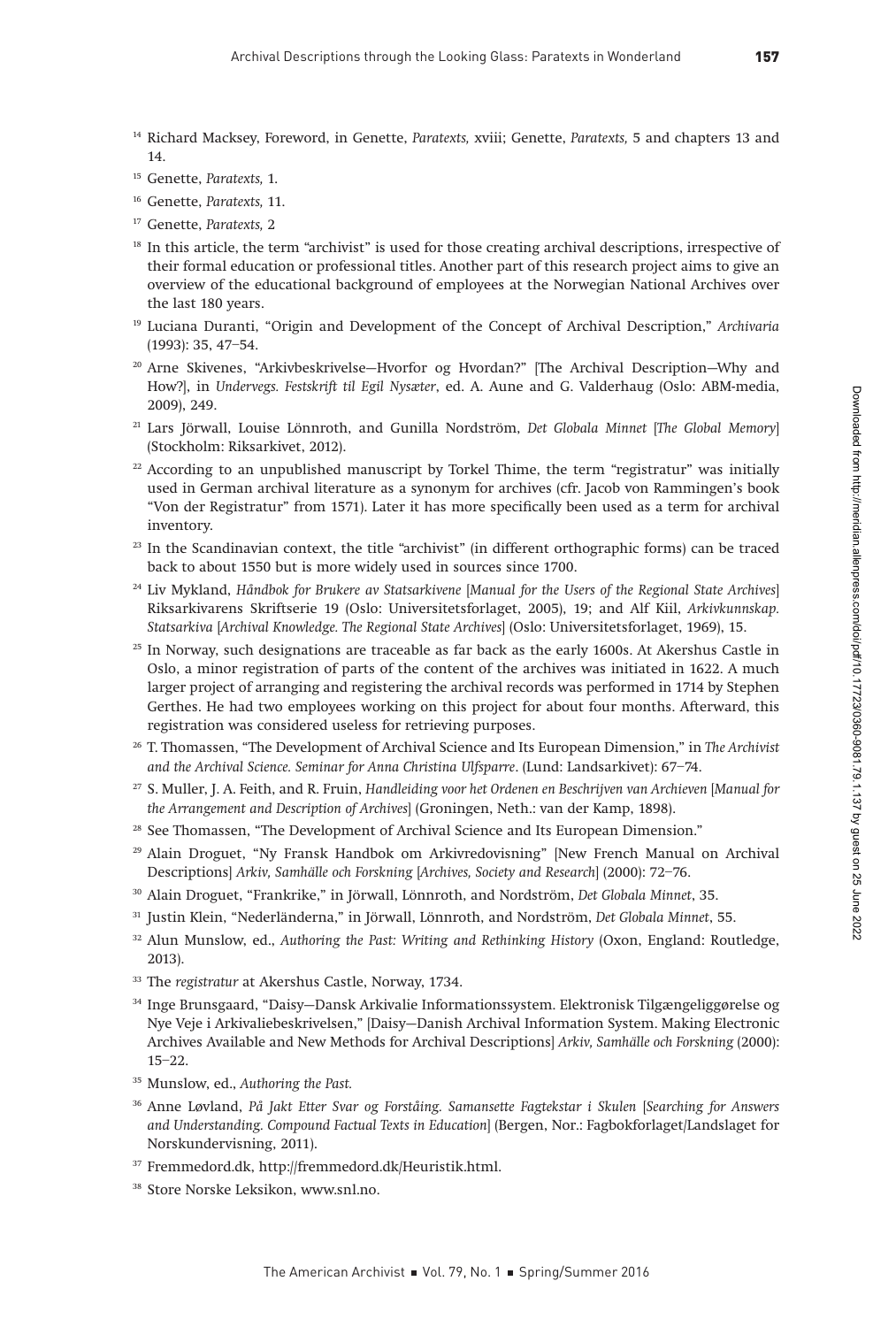- <sup>39</sup> Per-Gunnar Ottosson, "Internationella Standarder för Arkivbeskrivning—ISAD(G) och EAD," [International Standards on Archival Descriptions—ISAD(G) and EAD] Arkiv, Samhälle och Forskning 2 (2000): 34–49.
- <sup>40</sup> Løgumskloster, Denmark, October 27–29, 1966.
- <sup>41</sup> Torben Jensen, "Arkivbeskrivelsens tre Elementer" [The Three Elements of Archival Descriptions], in Jørgen Fink and Ib Gejl, Rapporter til 19. Nordiske Arkivdage år 2000 (Århus, Denmark: Erhvervsarkivet, 2000).
- <sup>42</sup> Ivar Fonnes, Arkivhåndboken for Offentlig Forvaltning [Archival Manual for Public Administration] (Oslo: Kommuneforlaget, 2000); Mykland, Håndbok for Brukere av Statsarkivene [Manual for the Users of the Regional State Archives].
- <sup>43</sup> Arkivverket Riksarkivet og Statsarkivene, "Arkivterminologi Nynorsk" [Archival Terminology. New-Norwegian], www.arkivverket.no/Offentleg-forvaltning/Regelverk/Arkivterminologi-nynorsk.
- <sup>44</sup> The set of values chosen to represent the National Archives of Norway: purposeful, cooperation, and competence (målrettet, samarbeid, og kompetanse) illustrates a lack of linguistic focus by combining words from two different lexical categories. This set of values communicates a limping archival image.
- <sup>45</sup> Arkivverket Riksarkivet og Statsarkivene, "Arkivbeskrivelse" [Archival Descriptions], http://arkivverket .no/arkivverket/Arkivbevaring/Papirmateriale/Arkivbeskrivelse.
- <sup>46</sup> Source only available for internal users in the Norwegian National Archives, http://sara4/sara/ Faglige-ressurser/Arkivfaglig/Arkivbeskrivelse-ASTA. [server not publicly accessible]
- <sup>47</sup> Staffan Smedberg, "Arkivredovisning i Sverige—Tradition och Utveckling" [Archival Descriptions in Sweden—Tradition and Development], Arkiv, Samhälle och Forskning 2 (2000), 7–14.
- <sup>48</sup> Nils Nilsson, Arkivkunskap [Archival Knowledge] (Lund, Sweden: Studentlitteratur, 1973).
- <sup>49</sup> Arkivutvalget, Innstilling om Arkivproblemene i Statsforvaltningen (Innstilling avgitt, 1959). (Report on Challenges Related to Governmental Archives from a Public Committee to the Norwegian Government, 1959)
- <sup>50</sup> Staffan Smedberg, "Sverige," [Sweden] in Jörwall, Lönnroth, and Nordström, Det Globala Minnet, 247.
- <sup>51</sup> Anneli Sundquist, "Search Processes, User Behaviour and Archival Representational Systems" (PhD diss., Mid Sweden University, Sundsvall, 2009).
- <sup>52</sup> Kulturdepartementet, Meld. St. 7 (2012–2013). Arkiv. [Norwegian Ministry of Culture, "Archives" White Paper to the Parliament, 2013], especially pages 6 and 50.
- <sup>53</sup> Arkivverket Riksarkivet og Statsarkivene, "Arkivverket—Døråpner til Historien" [The Public Archives—Door Opener to History], http://arkivverket.no/arkivverket/Arkivverket/Om-oss/For -pressen.
- <sup>54</sup> Arkivverket Riksarkivet og Statsarkivene, "Arkivverkets Strategi 2014–2017" [Strategy for Governmental Archives 2014-2017], http://www.arkivverket.no/arkivverket/content/download/15898/145748/version/1/file/strategi2014\_2017.pdf.
- <sup>55</sup> See Michel Duchein, "The History of European Archives and the Development of the Archival Profession in Europe, The American Archivist 55 (1992): 14–24; and Eric Ketelaar, "Das Berufsbild des Archivars in den Niederlanden Heute und in der Zukunft" [The Professional Status for Archivists Today and in the Future] in The Archival Image, 109–14.
- <sup>56</sup> Kulturdepartementet. Meld. St. 7 (2012—2013). Arkiv. [Norwegian Ministry of Culture, "Archives," white paper to the Parliament, 2013].
- <sup>57</sup> Utdannings-og forskningsdepartementet, 2005: Kunnskapsløftet. Læreplaner for Gjennomgående fag i Grunnskolen og Videregående Opplæring, [Increasing Knowledge. Plans for Consistent Subjects in Basic and Secondary Education] Midlertidig trykt utg. Oslo: Utdanningsdirektoratet. [Norwegian Directorate of Education]. (Translated from Norwegian by the author of this article.)
- <sup>58</sup> In Scandinavia, this tradition has been especially visible in Sweden. In the 1970s, Michael Hertzberg launched the idea of a process-oriented approach. He even suggested that this process should also be the basis for decisions as to which materials to discard. In 2008, the Swedish National Archives formally adopted this policy.
- <sup>59</sup> This distinction was introduced by Theodore Schellenberg, "The Appraisal of Modern Public Records," in A Modern Archives Reader: Basic Readings on Archival Theory and Practice, ed. Timothy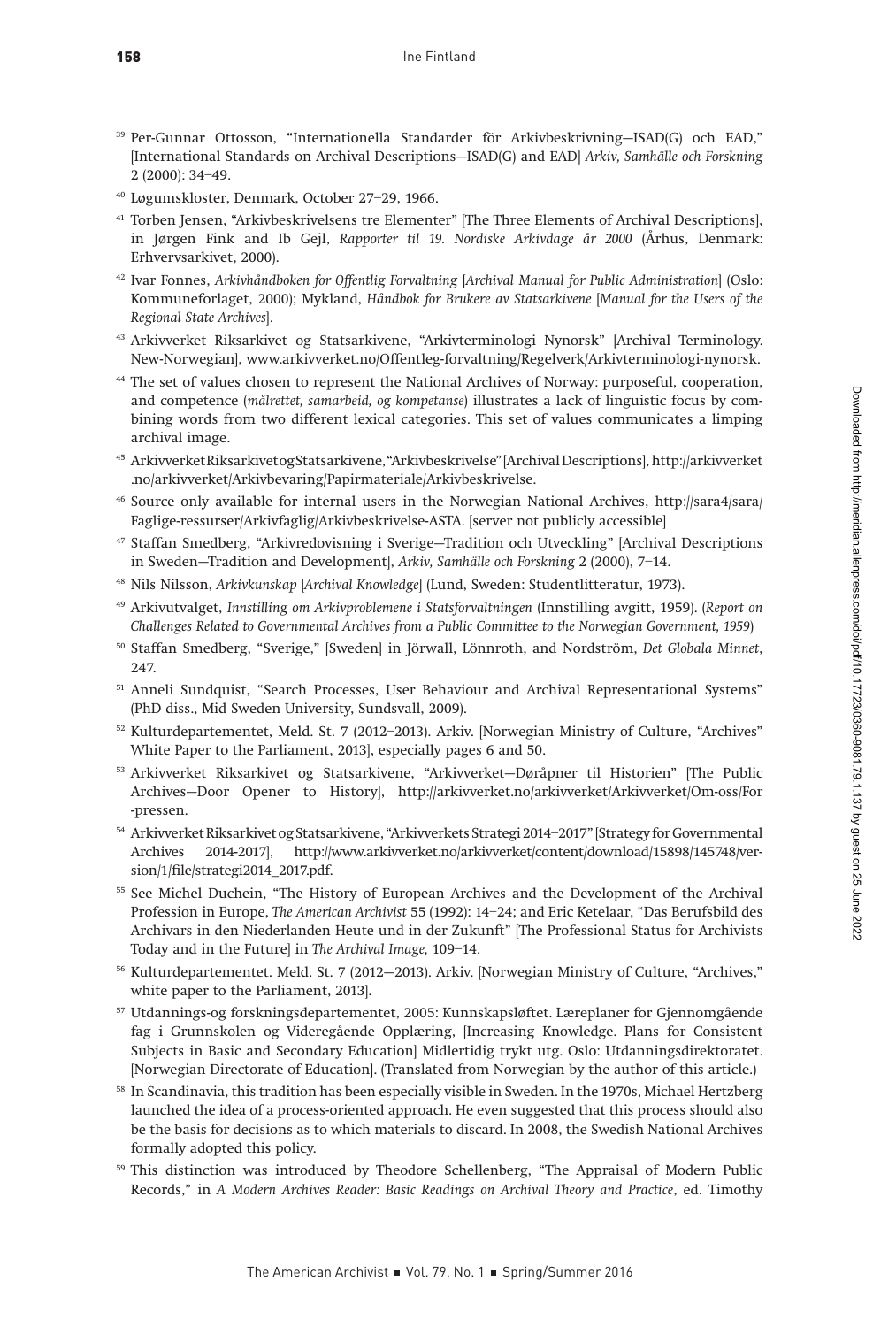Walch and Maygene Daniels (Washington, D.C.: National Archives and Records Service, U.S. General Services Administration, 1984), 58ff.

- <sup>60</sup> Theo Thomassen, "A First Introduction to Archival Science," Archival Science 1 (2001): 373–85.
- <sup>61</sup> Eric Ketelaar, "Tacit Narratives: The Meaning of Archives," Archival Science 1 (2001): 131-41.
- <sup>62</sup> Ketelaar, "Tacit Narratives." Ketelaar claimed that French archivists use this term synonymously with archiévonomie or archivage. This is similar to how it is used by Paul Ricoeur, for example.
- <sup>63</sup> Duff and Harris, "Stories and Names," 131–56.
- <sup>64</sup> Brien Brothman, "Orders of Value: Probing the Theoretical Terms of Archival Practice," Archivaria 32 (1991): 78–100.
- <sup>65</sup> Egon Werlich, Typologie der Texte [Typologies of Texts] (Tubingen, Germany: Niemeyer, 1975).
- <sup>66</sup> John M. Swales, cited in Bente Aamotsbakken and Susanne V. Knudsen, Sjangrer i Gjenbruk [Reusing Genres] (Oslo: Gyldendal, 2008).
- $67$  Eric Ketelaar, "Centralization/Decentralization and the Archives in the Netherlands," in The Archival Image, 93–102.
- <sup>68</sup> These may be regarded as two different roles, where the role as author is a subset of the role as language user. The role of an author implies being an active participant in designing texts. The role of a language user also includes a more passive receiver position.
- <sup>69</sup> See International Council on Archives, Code of Ethics, http://www.ica.org/download.php?id=574.
- $70$  Beth Kaplan, "Practicing Archives with a Postmodern Perspective" (prepared for the seminar "Archives, Documentation and the Institutions of Social Memory," Advanced Studies Center, University of Michigan 2000–2001), http://conservancy.umn.edu/bitstream/11299/42474/1/kaplan\_ practicing\_archives.pdf.
- $71$  The private archives of Michael Birkeland, PA-0058, at the Norwegian National Archives, Oslo, Arkiv Portalen, www.arkivportalen.no.
- <sup>72</sup> See International Council on Archives, Code of Ethics, http://www.ica.org/download.php?id=574.
- <sup>73</sup> Duchein, "The History of European Archives," 14–24.
- <sup>74</sup> Ottosson, "Internationella Standarder för Arkivbeskrivning," Arkiv, Samhälle och Forskning, 34–49; and Tom Sahlén, "Förenta Staterna" [United States], in Jörwall, Lönnroth, Nordström, Det Globala Minnet, 305–51.
- <sup>75</sup> Hilary Jenkinson, "Reflections of an Archivist," in A Modern Archives Reader, 15–21.
- <sup>76</sup> Jenkinson, "Reflections of an Archivist," 19.
- <sup>77</sup> Ketelaar, "Tacit Narratives," 131–41.
- <sup>78</sup> Transformed citation of V. N. Volosinov, Marxism and the Philosophy of Language (1973), as presented by Wenche Vagle, Margareth Sandvik, and Jan Svennevig, Tekst og Kontekst. En Innføring i Tekstlingvistikk og Pragmatikk [Text and Context. An Introduction to Textual Linguistics and Pragmatics] (Oslo: LMU/Cappelen, 1994), 7.
- 79 Herbert Clark. Discourse in production. In M. A. Gernsbacher, ed., Handbook of Psycholinguistics (San Diego: Academic Press, 1994), 987, cited according to Jan Svennevig, Margareth Sandvik, and Wenche Vagle, Tilnærminger til Tekst. Modeller for Språklig Tekstanalyse (Oslo: LNU/Cappelen, 1995), 55.
- 80 Eric Ketelaar, "Archival Theory and the Dutch Manual," in The Archival Image, 55-66.
- 81 Alun Munslov, Narrative and History (Houndmills, England: Palgrave Macmillan, 2007), 5.
- <sup>82</sup> Munslov, Narrative and History, 6.
- <sup>83</sup> Munslov, Narrative and History, 4.
- 84 Munslov, Narrative and History, 2-3. According to Munslow, historians are traditionally familiar with two ways of thinking based on the works of E. H. Carr or Geoffrey Elton. Carr claimed that history is a theoretical study of causes determined by the historian's long- and short-term perspectives. Elton stressed empiricism wherein the historian must build his or her work upon factual evidence. Still, the majority of historians assume that telling the truth about the past (even if it cannot be fully realized) requires the retelling of the most likely stories of the actions and events of the past as accurately as possible by developing both theory (Carr) and empiricism (Elton).